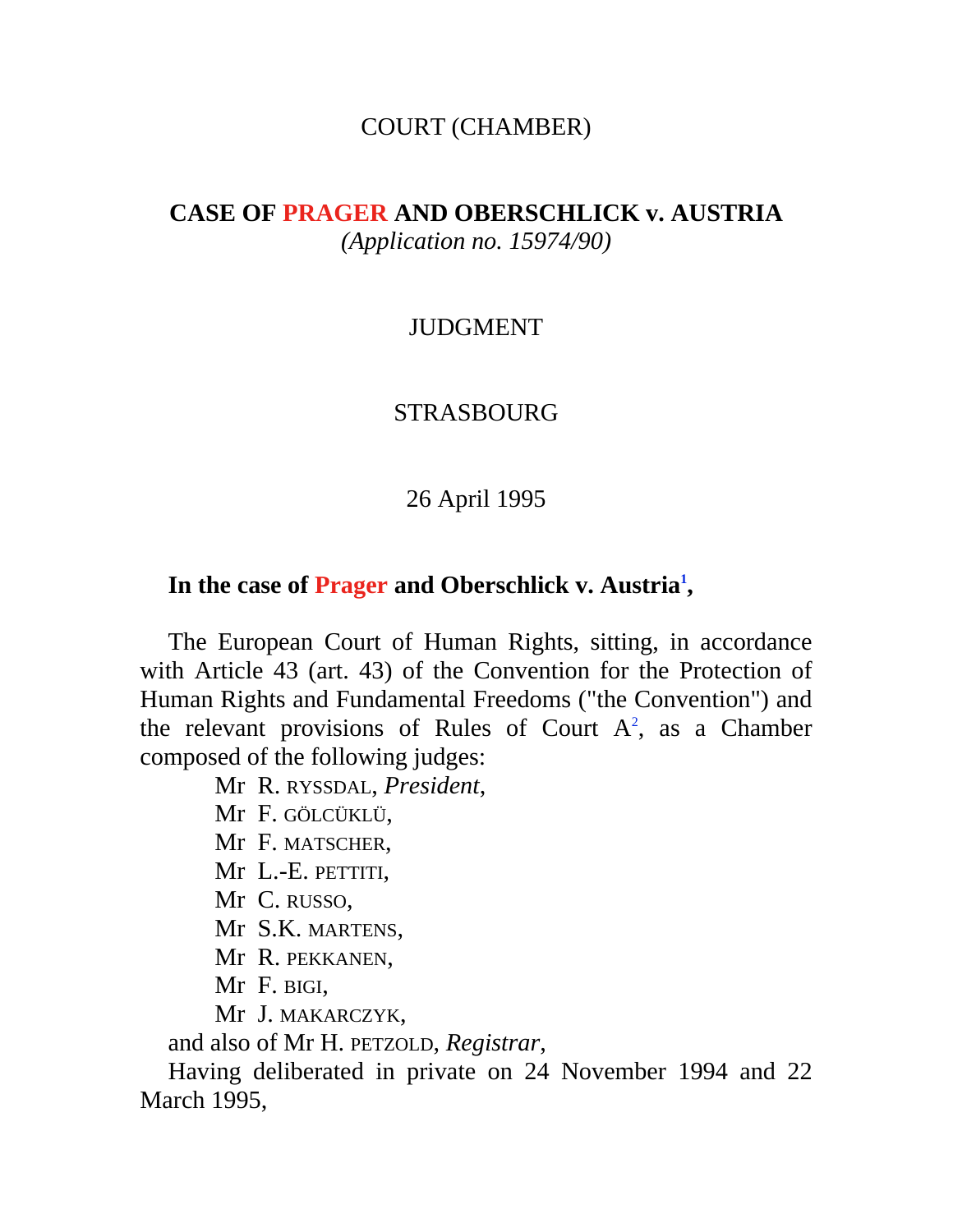Delivers the following judgment, which was adopted on the last-mentioned date:

# PROCEDURE

1. The case was referred to the Court by the European Commission of Human Rights ("the Commission") on 15 April 1994, within the three-month period laid down by Article 32 para. 1 and Article 47 (art. 32-1, art. 47) of the Convention. It originated in an application (no. 15974/90) against the Republic of Austria lodged with the Commission under Article 25 (art. 25) by two Austrian nationals, Mr Michael **Prager** and Mr Gerhard Oberschlick, on 21 December 1989.

The Commission's request referred to Articles 44 and 48 (art. 44, art. 48) and to the declaration whereby Austria recognised the compulsory jurisdiction of the Court (Article 46) (art. 46). The object of the request was to obtain a decision as to whether the facts of the case disclosed a breach by the respondent State of its obligations under Articles 10 and 14 (art. 10, art. 14) of the Convention.

2. In response to the enquiry made in accordance with Rule 33 para. 3 (d) of Rules of Court A, the applicants stated that they wished to take part in the proceedings and designated the lawyer who would represent them (Rule 30). The President of the Court gave the lawyer in question leave to use the German language (Rule 27 para. 3).

3. The Chamber to be constituted included ex officio Mr F. Matscher, the elected judge of Austrian nationality (Article 43 of the Convention) (art. 43), and Mr R. Ryssdal, the President of the Court (Rule 21 para. 3 (b)). On 26 April 1994, in the presence of the Registrar, the President drew by lot the names of the other seven members, namely Mr F. Gölcüklü, Mr L.-E. Pettiti, Mr C. Russo, Mr S.K. Martens, Mr R. Pekkanen, Mr F. Bigi and Mr J. Makarczyk (Article 43 in fine of the Convention and Rule 21 para. 4) (art. 43).

4. As President of the Chamber (Rule 21 para. 5), Mr Ryssdal,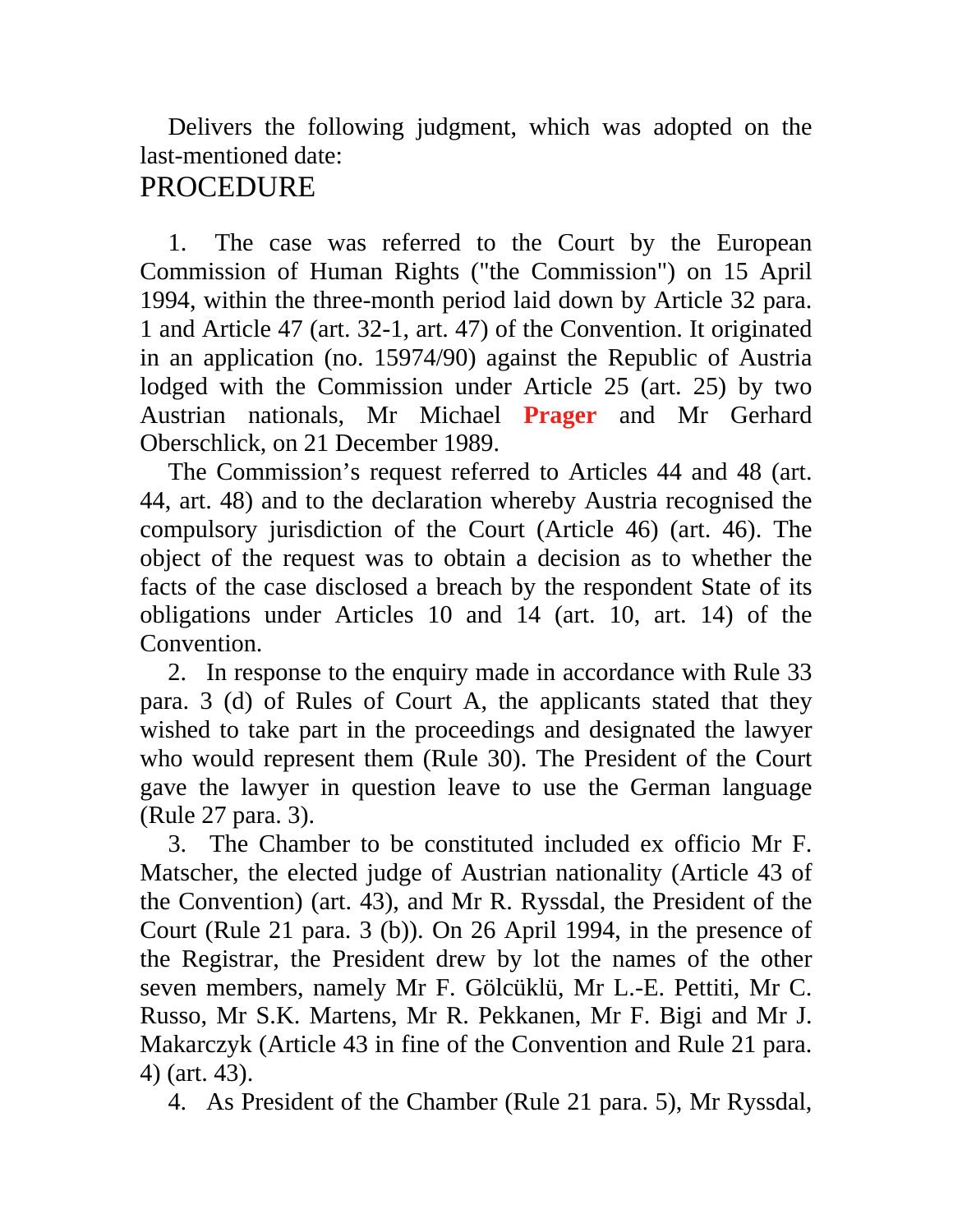acting through the Registrar, consulted the Agent of the Austrian Government ("the Government"), the applicants' lawyer and the Delegate of the Commission on the organisation of the proceedings (Rules 37 para. 1 and 38). Pursuant to the order made in consequence the Registrar received the Government's memorial on 16 September 1994 and the applicants' memorial on 6 October. On 25 October the Commission produced various documents, as requested by the Registrar on the President's instructions. On 28 October the Secretary to the Commission informed the Registrar that the Delegate would make his submissions at the hearing.

5. On 25 August 1994 the President had authorised, under Rule 37 para. 2, two international human rights organisations, "Article 19" and "Interights", to submit written observations on specific aspects of the case. Their observations reached the registry on 10 October.

6. In accordance with the President's decision, the hearing took place in public in the Human Rights Building, Strasbourg, on 22 November 1994. The Court had held a preparatory meeting beforehand.

There appeared before the Court:

- for the Government

Mr W. OKRESEK, Head of the International Affairs Division,

Constitutional Service, Federal

Chancellery, *Agent*,

Mr S. BENNER, prosecutor,

Federal Ministry of Justice,

Mrs E. BERTAGNOLI, Human Rights Division, International Law Department, Federal

Ministry of

Foreign Affairs, *Advisers*;

- for the Commission

Mr H.G. SCHERMERS, *Delegate*;

- for the applicants

Mr G. LANSKY, Rechtsanwalt, *Counsel*.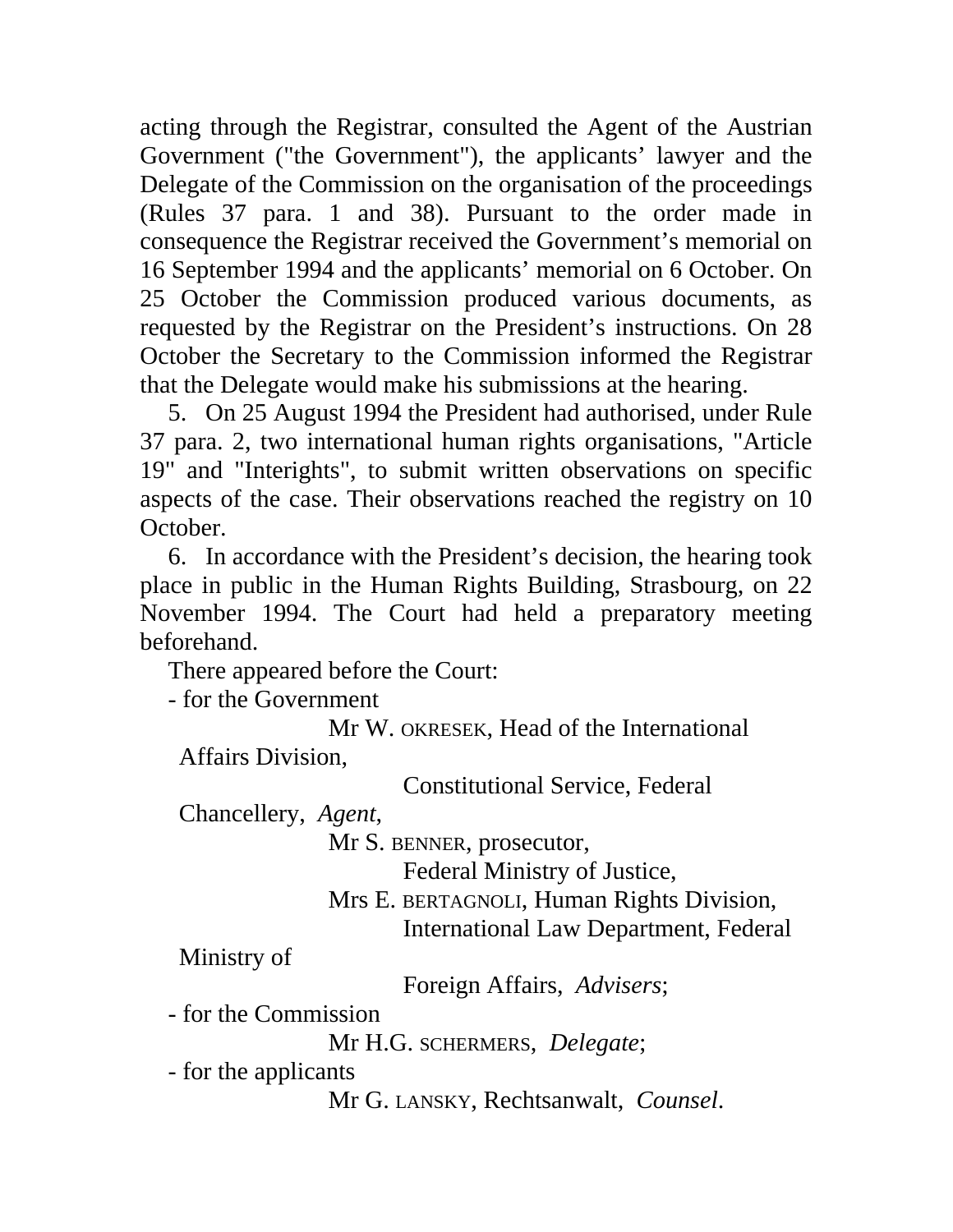### Mr **PRAGER** was also present.

The Court heard addresses by Mr Schermers, Mr Lansky, Mr **Prager** and Mr Okresek.

# AS TO THE FACTS

## I. CIRCUMSTANCES OF THE CASE

7. Mr **Prager** and Mr Oberschlick are journalists and live in Vienna. The latter is the publisher (Medieninhaber) of the periodical Forum.

## **A. The article in Forum**

8. On 15 March 1987 Forum no. 397/398 published an article by Mr **Prager** entitled "Danger! Harsh judges!" (Achtung! Scharfe Richter!). The article, which was thirteen pages long, contained criticism of the judges sitting in the Austrian criminal courts. He gave as sources for his article, in addition to his own experience of attending a number of trials, statements of lawyers and legal correspondents and surveys carried out by university researchers.

After a short summary of his main contention, followed by a general introduction, he described in detail the attitude of nine members of the Vienna Regional Criminal Court (Landesgericht für Strafsachen), including that of Judge J.

*1. The summary*

## 9. The summary was worded as follows:

"They treat each accused at the outset as if he had already been convicted. They have persons who have travelled from abroad arrested in court on the ground that there is a danger that they will abscond. They ask people who are unconscious after fainting whether they accept their sentence. Protestations of innocence are greeted on their part with a mere shrug of the shoulders and attract for their authors the heaviest sentence because they have not confessed. - Some Austrian criminal court judges are capable of anything; all of them are capable of a lot: there is a pattern to all this."

## *2. The general introduction*

10. In the general introduction the journalist attacked in the first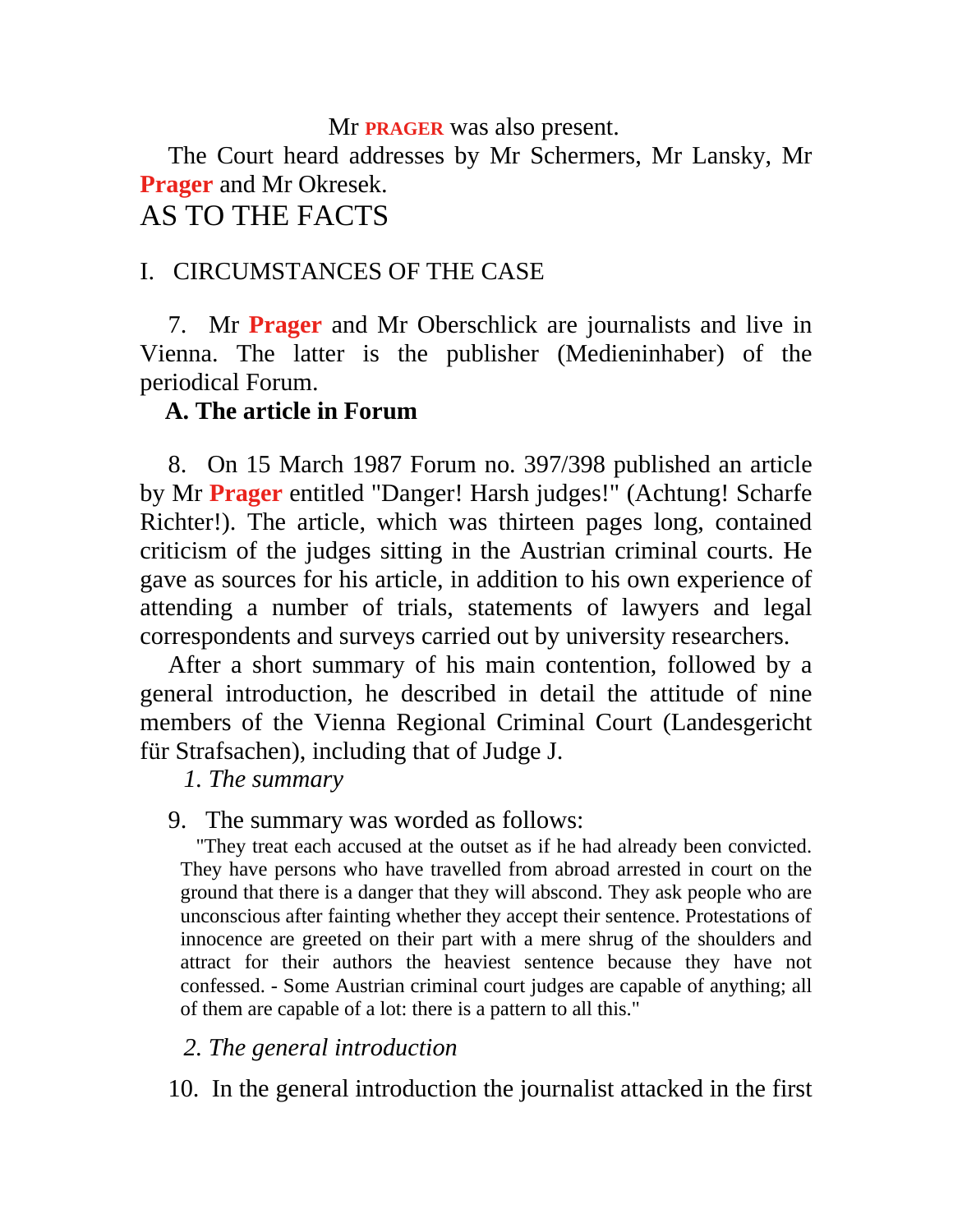place the judges who, according to him, for years exercised absolute power "in the domain of their court", exploiting the smallest weaknesses or peculiarities in the accused. The susceptibility of judges was capable of turning the courtroom into a "battlefield"; a convicted person who caused even the slightest offence to the self-esteem of a judge risked, through the effect of the latter's so-called unfettered discretion to assess the evidence, an extra year of imprisonment or losing the possibility of having his sentence suspended.

Mr **Prager** then criticised judges who acquitted only as a last resort, who handed down much heavier sentences than most of their colleagues, who treated lawyers like miscreants, who harassed and humiliated the accused to an excessive degree, who extended remand detention beyond the maximum duration of the sentence risked and who disregarded the jury's verdict when they did not agree with it. He maintained that their independence served only to inflate inordinately their self-importance and enabled them to apply the law in all its cruelty and irrationality, without any scruples and without anyone being able to oppose them.

Mr **Prager** continued by recounting his personal experiences from meeting judges and visiting courtrooms, referring in this connection to the "arrogant bullying" (menschenverachtende Schikanen) of Judge J.

*3. The description of the judges*

11. The article also gave a description of a number of individual judges. That of Judge J. read as follows:

"Type: rabid ... [J.].

...

[J.], addressing the Vienna lawyer [K.], counsel for the defence, some years ago: `Keep it short. I've already reached my decision.'

[J.]: a judge who does not allow probation officers to sit down in his office. In fact he refuses to speak to them.

[J.]: a judge who once laid a complaint against a prostitute because he had already paid her when she and her pimp vanished without anything having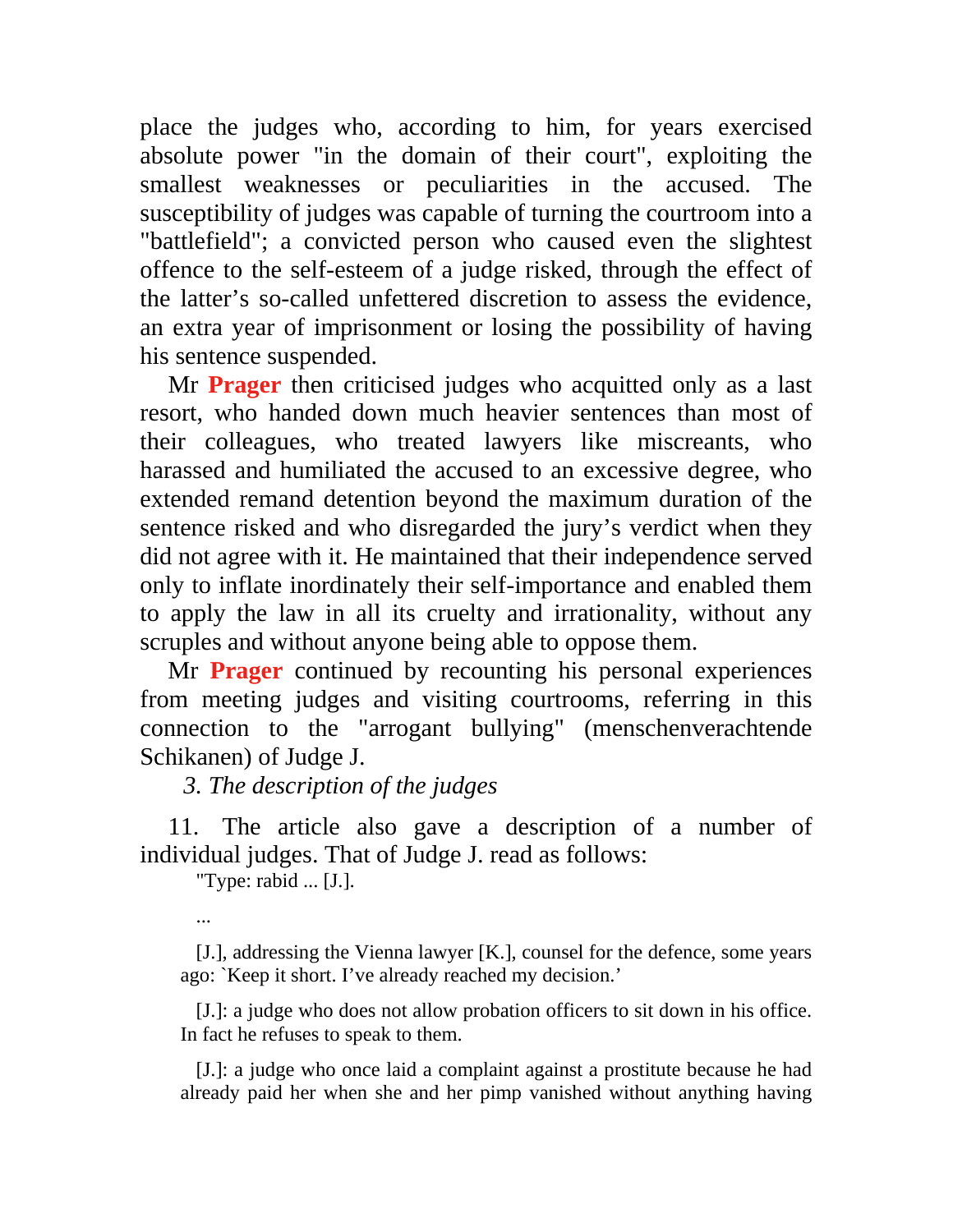happened. She probably thought that her client was too drunk to notice the difference. [J.] however lay in wait and took down the car's registration number.

[J.]'s complaint resulted in the prostitute's conviction - and disciplinary proceedings for himself, which proved really effective because the smutty story, which at least says a lot for [J.]'s pigheadedness, got into the newspapers.

Despite all this he almost became a public prosecutor. But the press revealed a story in which his name cropped up again, this time in connection with criminal proceedings and the suspicion of having given legal advice without due authorisation (Winkelschreiberei). Two men, Mr L. and his son, were accused of having obtained money from people wishing to buy flats in old buildings, by means of fraudulent contracts. When it became clear that the contracts had been drawn up by [J.], the prosecution changed tactics: suddenly it was no longer the contracts that were fraudulent, but the intention which lay behind their use.

[J.] remained a judge instead of becoming a public prosecutor. The editors of Kurier [an Austrian daily newspaper] now regret this because a public prosecutor is less dangerous.

In September Profil [an Austrian magazine] showed why. In his capacity as an investigating judge, [J.] had left a drug addict in detention on remand for over one year, although the remand prisoner's officially appointed defence counsel repeatedly told him that he was mistaken about the quantity of drugs involved and that the relevant sentence would be from four to six months' imprisonment.

Notwithstanding this, rather than forwarding the final plea of nullity to the Supreme Court, as he was required to do by the regulations, he transmitted it to the Court of Appeal and to the President of the Court of Appeal, who took a further three months to consider whether the man should be released from prison and whether any mistakes had been made by the investigating judge.

A photocopier would have spared the prisoner at least those three months. Released at the beginning of March by the new judge to whom the case-file had been forwarded by the Supreme Court judges, the case having at last been brought before them, the prisoner, who had spent thirteen months in prison, was finally sentenced to five months' imprisonment at the end of March.

The two defence lawyers appointed by the authorities to act for [J.]'s victim calculate that the lawyers' fees alone up to that date amounted to 85,000 schillings.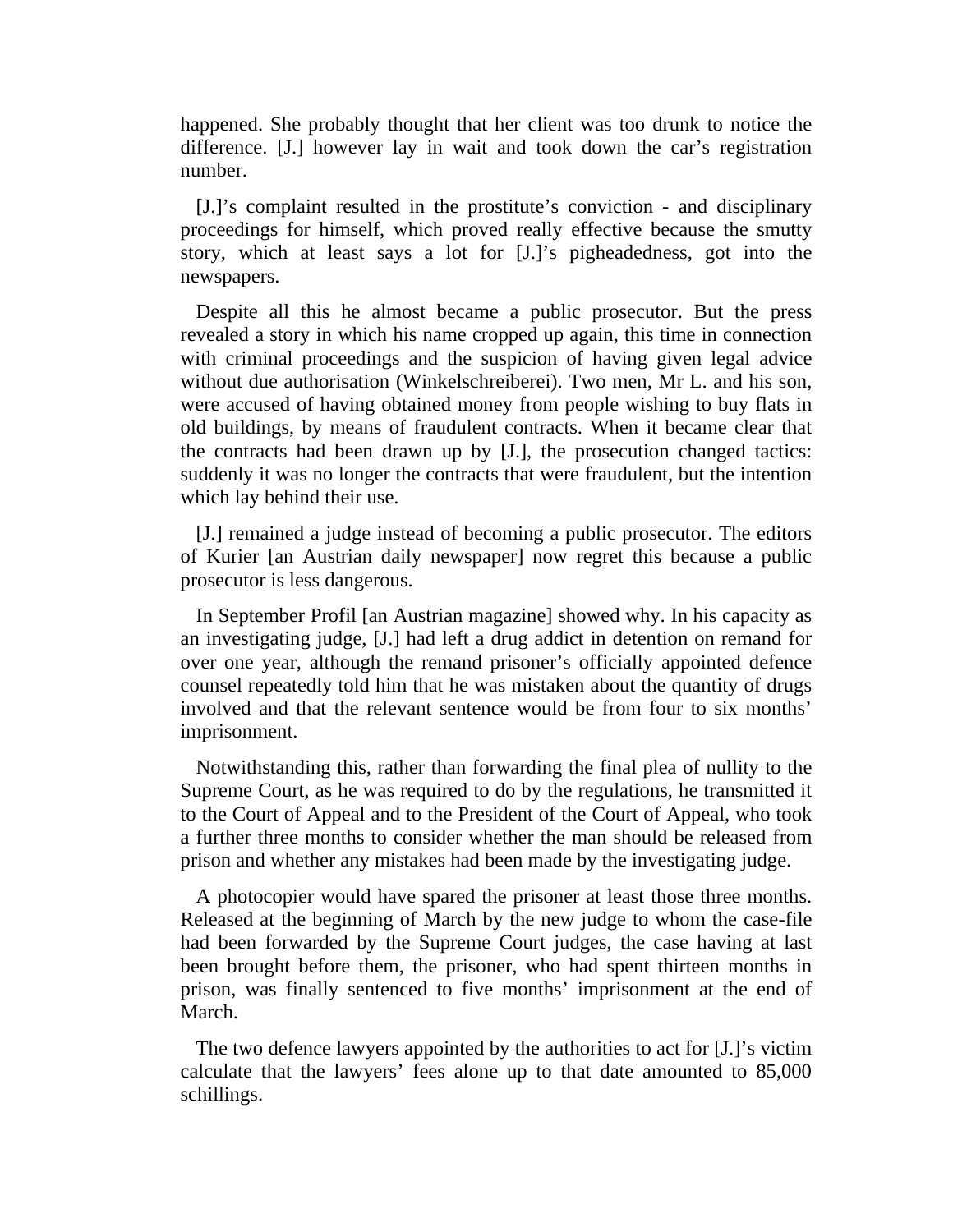All this does not seem to have left Judge [J.] unscathed. The tall, bearded judge has a deep, resonant voice. Yet throughout the trial of Marianne O., the `holiday-thief', a persistent tick was to be seen on the face of Judge [S.]'s colleague on the Bench.

Then the jury's verdict was suspended and defence counsel [G.] found himself facing disciplinary proceedings."

## **B. The action for defamation**

12. On 23 April 1987 Judge J. brought an action against Mr **Prager** for defamation (üble Nachrede, Article 111 of the Austrian Criminal Code - see paragraph 18 below). In addition to the seizure of the relevant Forum issue and the publication of extracts of the judgment, he sought, inter alia, damages from the publisher and an order imposing a fine on the latter jointly and severally with the author and requiring them to pay the legal costs (sections 33 to 36 of the Media Act - Mediengesetz, see paragraph 19 below).

13. On 11 May 1987 the applicants challenged the Vienna Regional Criminal Court and the Vienna Court of Appeal (Oberlandesgericht). On 5 August the Supreme Court (Oberster Gerichtshof) dismissed the challenge concerning the Court of Appeal. On 17 September it allowed that directed against the Vienna Regional Criminal Court and transferred the case to the Eisenstadt Regional Court.

*1. At first instance*

14. On 11 October 1988 the Eisenstadt Regional Court found Mr **Prager** guilty of having defamed Judge J. by passages in the impugned article, which were cited as follows:

(1) "They treat each accused at the outset as if he had already been convicted."

(2) "Some Austrian criminal court judges are capable of anything."

(3) "Nothing was comparable to ... Judge [J.]'s arrogant bullying."

(4) "Type: rabid ... [J.]."

(5) "Despite all this he almost became a public prosecutor. But the press revealed a story in which his name cropped up again, this time in connection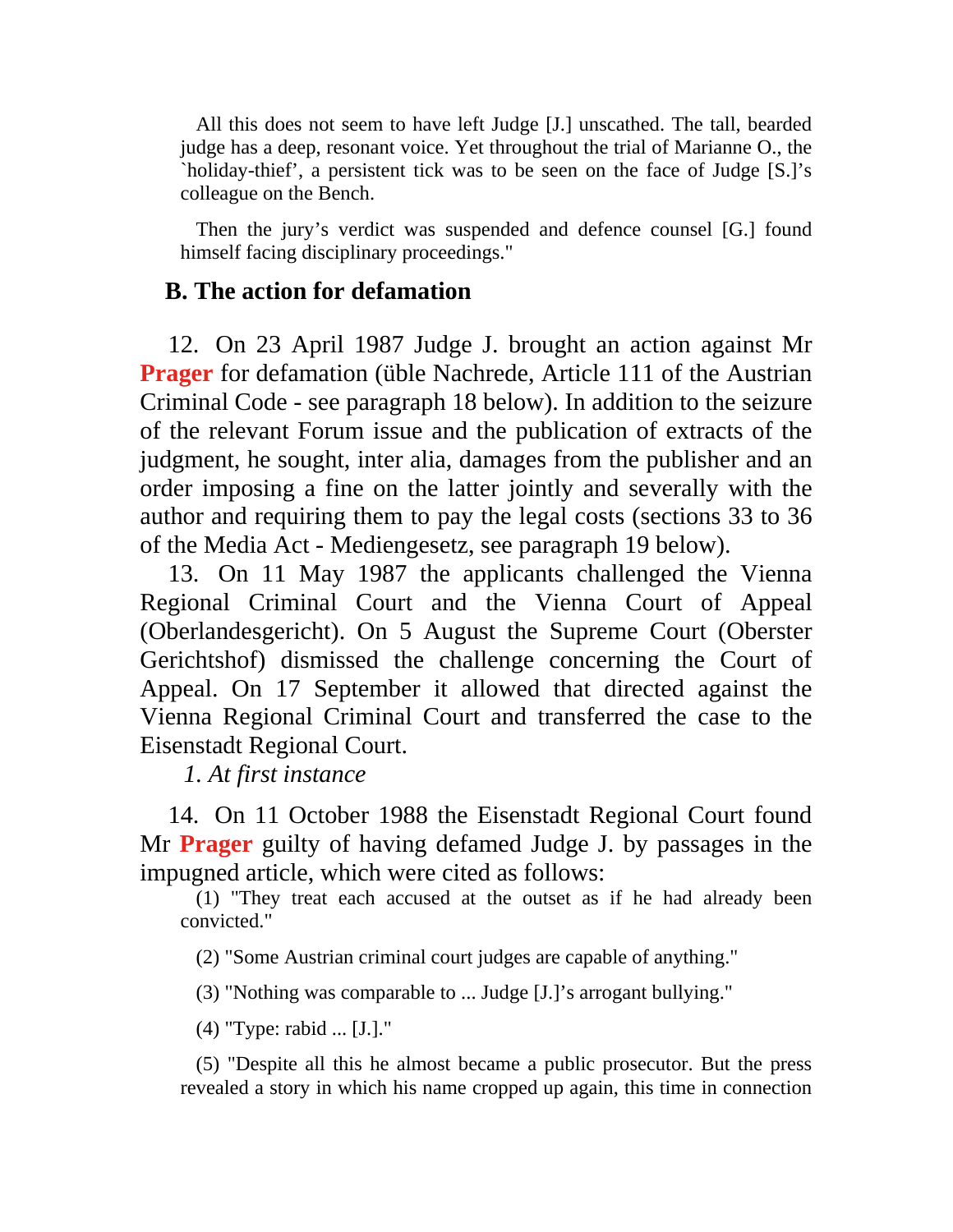with criminal proceedings and the suspicion of having given legal advice without due authorisation. Two men, Mr L. and his son, were accused of having obtained money from people wishing to buy flats in old buildings, by means of fraudulent contracts. When it became clear that the contracts had been drawn up by [J.], the prosecution changed tactics: suddenly it was no longer the contracts that were fraudulent, but the intention which lay behind their use.

[J.] remained a judge instead of becoming a public prosecutor. The editors of Kurier now regret this because a public prosecutor is less dangerous."

Applying Article 111 of the Criminal Code, the Regional Court sentenced Mr **Prager** to 120 day fines at the rate of 30 schillings (ATS) per day and to sixty days' imprisonment in the event of nonpayment. Mr Oberschlick was ordered to pay Judge J. damages of ATS 30,000 and was declared jointly and severally liable with the first applicant in respect of the fine and the legal costs (sections 6 (1) and 35 of the Media Act). Finally, the court ordered the confiscation of the remaining stocks of the relevant issue of Forum and the publication of extracts from its judgment.

15. In the grounds of its judgment the Regional Court noted in the first place that the objective elements of the offence of defamation were made out. Of the contested passages, nos. 2 and 4 openly attributed to the plaintiff a despicable character or attitude (eine verächtliche Eigenschaft oder Gesinnung), while nos. 1, 3 and 5 accused him of conduct that was dishonourable and dishonest and that could objectively expose him to contempt or denigrate him in the public eye (ein unehrenhaftes und gegen die guten Sitten verstoßendes Verhalten, das objektiv geeignet ist, ihn in der öffentlichen Meinung verächtlich zu machen oder herabzusetzen). In short, confronted with such wholesale criticism, an impartial reader had little choice but to suspect that the plaintiff had behaved basely (ehrloses Verhalten) and that he was of despicable character (verächtliche Charaktereigenschaften), and the author had, moreover, been perfectly well aware of this.

The Regional Court then examined Mr **Prager**'s applications for the production of documents and testimony intended to establish the truth of his statements and the journalistic care that he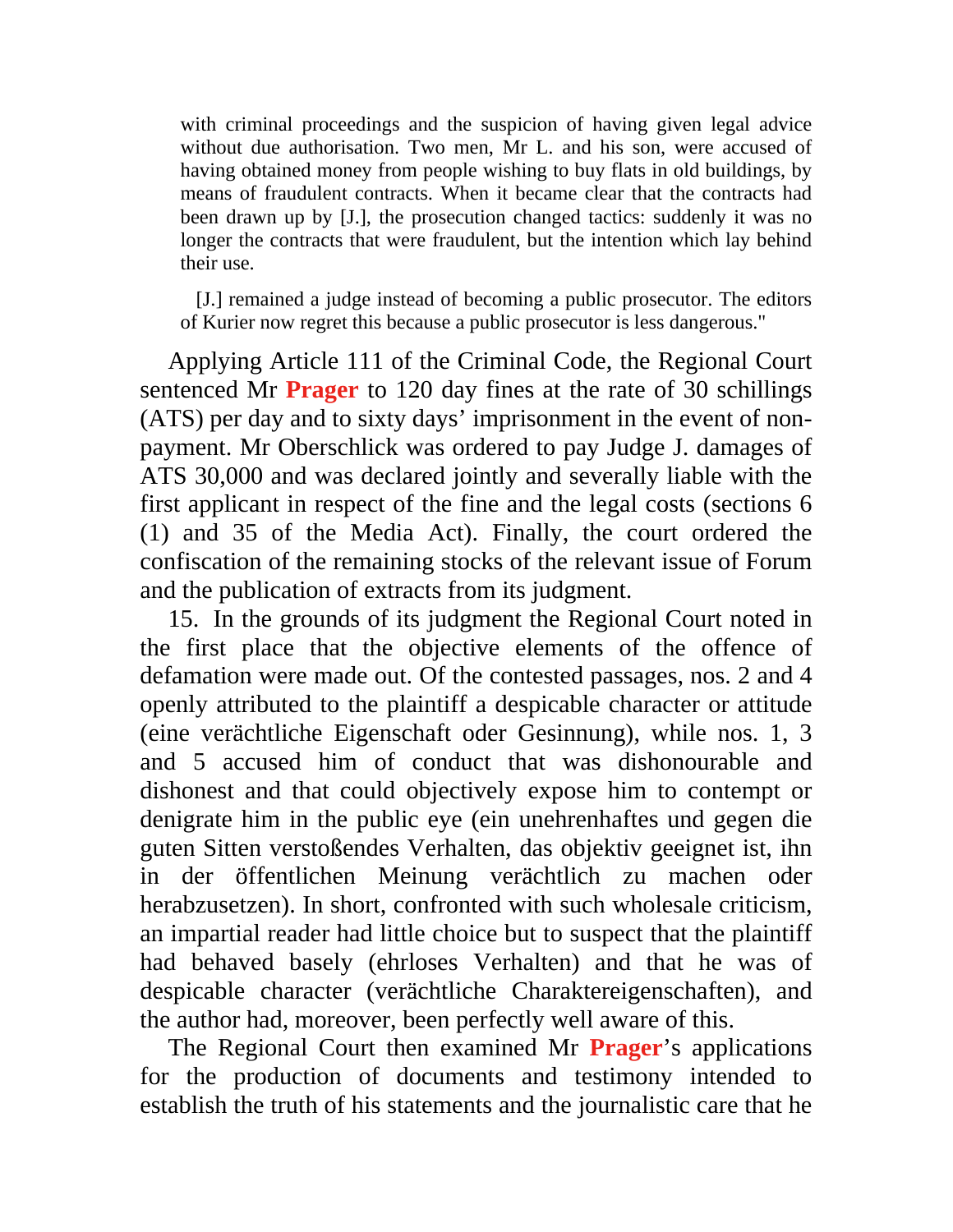had exercised in writing the article. The court took the view that only passages nos. 1, 3 and 5 were susceptible to this type of proof, as the other statements were value-judgments. After considering the matter, it decided that none of the evidence offered could sufficiently substantiate the allegations in issue.

Thus statement no. 1, according to which Judge J. treated every accused at the outset as if he had already been convicted, was not proved merely by the fact that the judge in question had, in a given case, asked defence counsel to be brief, as he had already made up his mind. Similarly, the three decisions of Judge J. reported by Mr **Prager** in support of statement no. 3 were not sufficient to bear out the allegation that the judge had adopted bullying tactics. None of these decisions disclosed the slightest intention to cause unnecessary suffering. Lastly, the accusations made in passage no. 5 had been definitively refuted by a disciplinary decision of the Vienna Court of Appeal of 6 December 1982. The two files whose production the applicant had requested could not alter the position, since the first contained no information on the personality of Judge J. and the second, relating to the judge's candidature for the office of public prosecutor, had to remain confidential.

In the court's view, Mr **Prager** had also failed to prove that he had written the article in issue with the care required of journalists by section 29 (1) of the Media Act (see paragraph 19 below). Not content with having denied Judge J. an opportunity to answer the accusations levelled against him, his research had been conducted in a very superficial manner; moreover, he had himself admitted that he had not attended any trials presided over by Judge J., that he had reproduced the content of old newspaper articles without checking their accuracy and had represented as true allegations based on hearsay.

## *2. On appeal*

16. On 26 June 1989 the Vienna Court of Appeal upheld this judgment, but reduced the damages to ATS 20,000 (see paragraph 14 above). It held in particular that the Regional Court had in no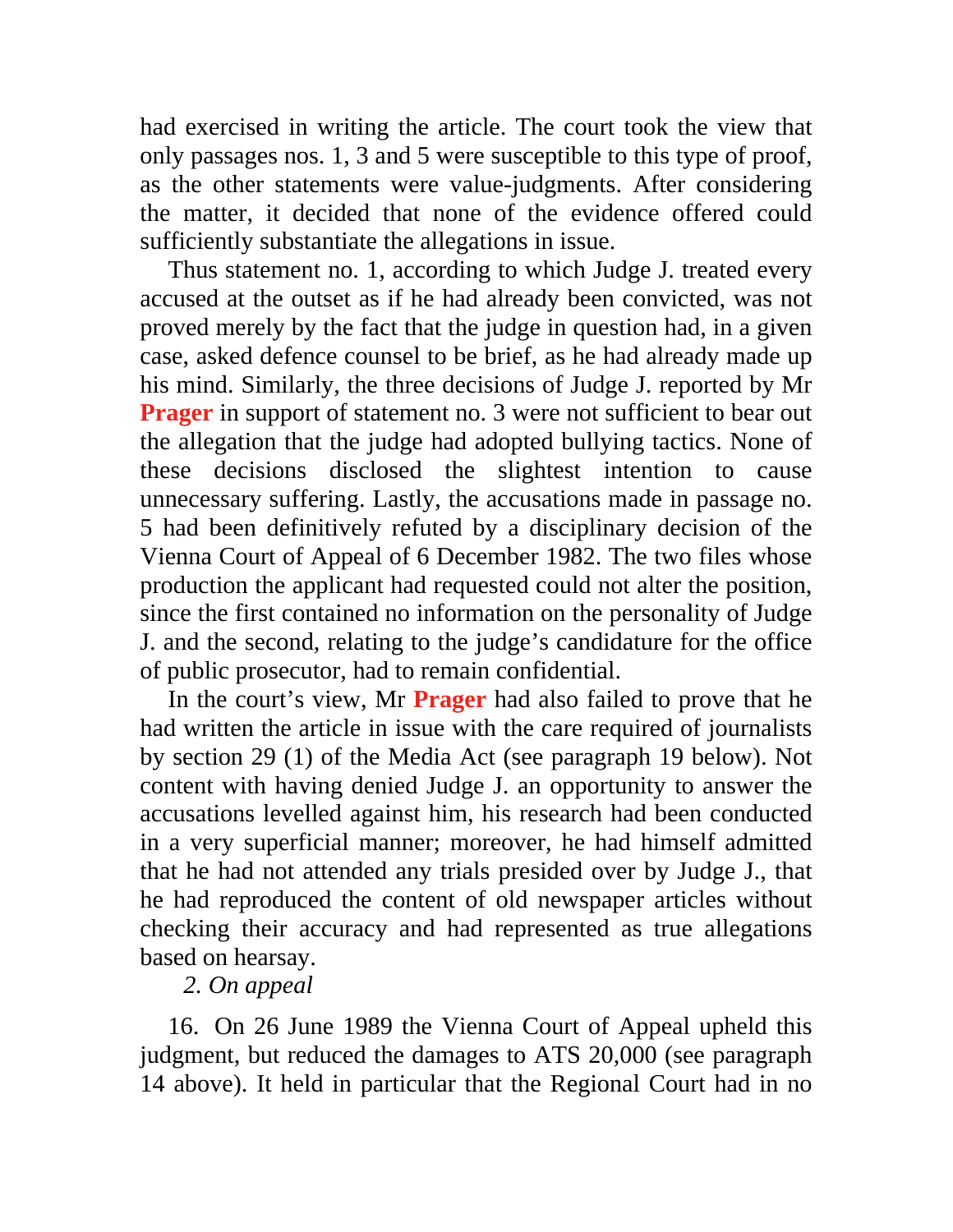way infringed the rights of the defence by dismissing as immaterial the evidence that Mr **Prager** had sought to adduce. This situation had arisen because of the way in which he had formulated his criticism. It had been so comprehensive and general that it had been impossible to specify evidence capable of establishing its accuracy. The case could, moreover, be distinguished from the case of Lingens v. Austria (judgment of the European Court of Human Rights of 8 July 1986, Series A no. 103) in that it concerned the affirmation of various facts rather than the expression of value-judgments. As regards the care that journalists are required to exercise in pursuing their profession, it must obey the rule "audiatur et altera pars".

17. The remaining copies of the issue in question were never in fact seized (see paragraph 14 above).

### II. RELEVANT DOMESTIC LAW

### *1. The Criminal Code*

18. Article 111 of the Criminal Code provides:

"1. Anyone who in such a way that it may be perceived by a third party accuses another of possessing a contemptible character or attitude or of behaviour contrary to honour or morality and of such a nature as to make him contemptible or otherwise lower him in public esteem shall be liable to imprisonment not exceeding six months or a fine ...

2. Anyone who commits this offence in a printed document, by broadcasting or otherwise in such a way as to make the defamation accessible to a broad section of the public shall be liable to imprisonment not exceeding one year or a fine ...

3. The person making the statement shall not be punished if it is proved to be true. As regards the offence defined in paragraph 1, he shall also not be liable if circumstances are established which gave him sufficient reason to assume that the statement was true."

#### Article 112 provides:

"Evidence of the truth and of good faith shall not be admissible unless the person making the statement pleads the correctness of the statement or his good faith ..."

Under Article 114 para. 1 "conduct of the kind mentioned in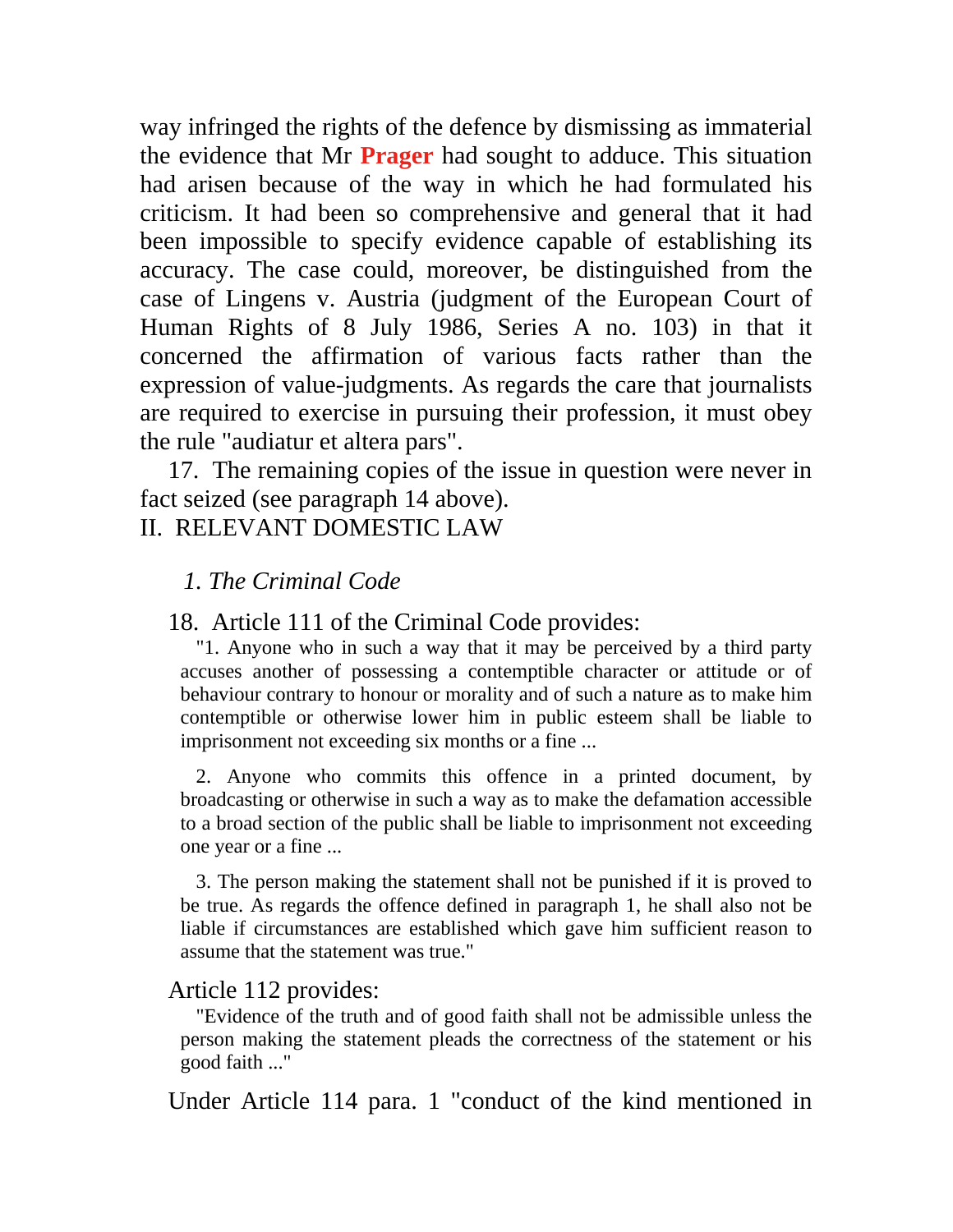Article 111 ... is justified if it constitutes the fulfilment of a legal duty or the exercise of a right". Under paragraph 2 of the same provision "a person who is forced for special reasons to make an allegation within the meaning of Article 111 ... in the particular form and manner in which it was made, shall not be guilty of an offence, unless that allegation is untrue and he could have realised this if he had exercised due care ...".

## *2. The Media Act*

19. Section 6 of the Media Act provides for the strict liability of the publisher in cases of defamation; the victim can thus claim damages from him. Furthermore, the publisher may be declared to be liable jointly and severally with the person convicted of a media offence for the fines imposed and for the costs of the proceedings (section 35).

The person defamed may request the forfeiture of the publication by which a media offence has been committed (section 33). Under section 36 he may also request the immediate seizure of such a publication if section 33 is likely to be applied subsequently, unless the adverse consequences of seizure would be disproportionate to the legal interest to be protected by this measure. Seizure shall not be ordered if that interest can instead be protected by the publication of information that criminal proceedings have been instituted (section 37). Finally, the victim may request the publication of the judgment in so far as this appears necessary for the information of the public (section 34).

Section 29 (1) provides, inter alia, that publishers and journalists will avoid conviction of an offence in respect of information susceptible to proof as to its accuracy, not only if they provide such proof, but also if there was a major public interest in publishing the information and reasons which, in exercising proper journalistic care, justified giving credence to the statement in question.

# PROCEEDINGS BEFORE THE COMMISSION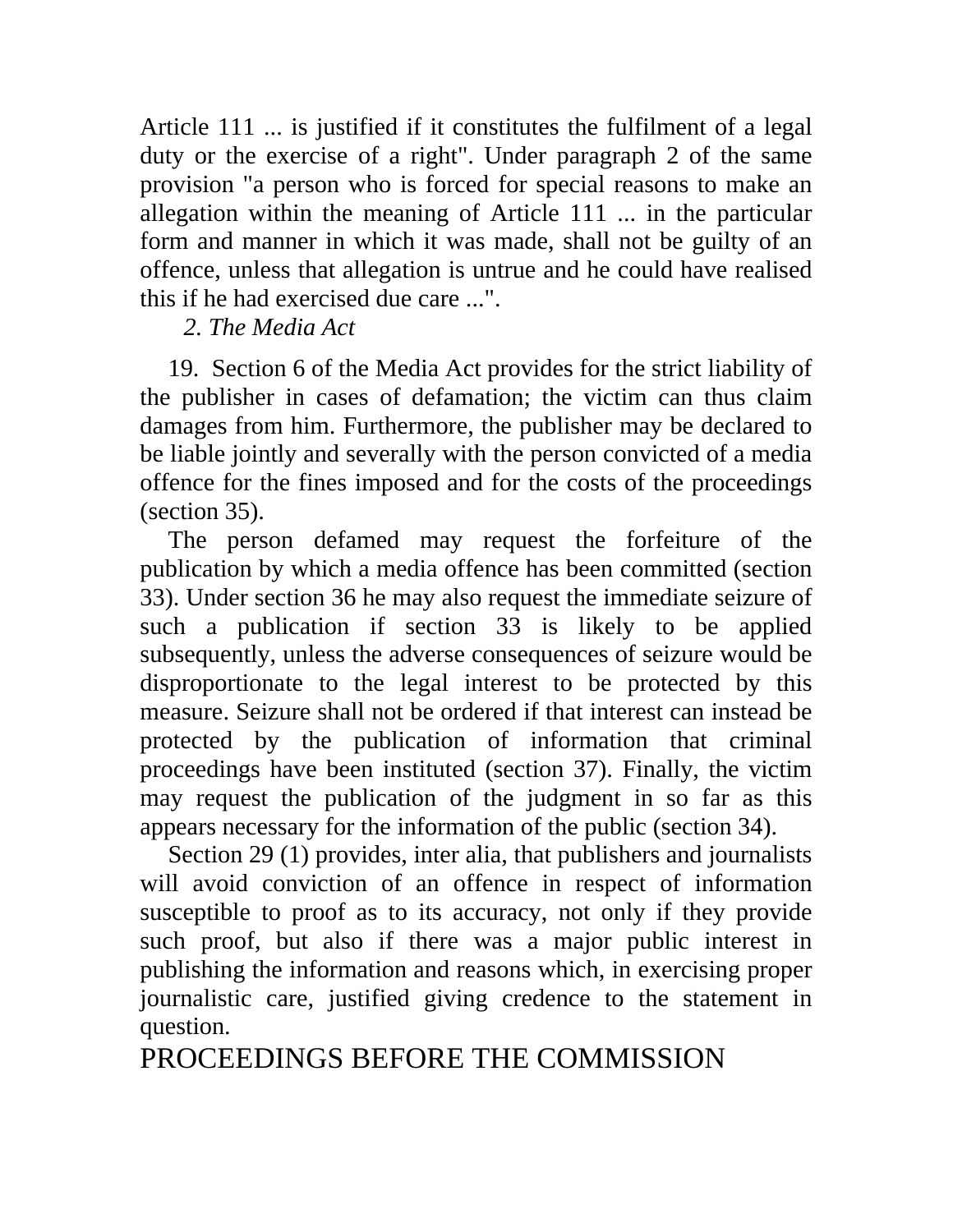20. In their application (no. 15974/90) lodged with the Commission on 21 December 1989, Mr **Prager** and Mr Oberschlick complained that their convictions constituted a violation of their right to freedom of expression guaranteed under Article 10 (art. 10) of the Convention and that the order confiscating the remaining copies of the periodical amounted to discrimination prohibited under Article 14 taken in conjunction with Article 10 (art. 14+10). They also alleged a violation of Articles 6 and 13 (art. 6, art. 13) of the Convention.

21. On 29 March 1993 the Commission declared the complaints concerning Articles 10 and 14 (art. 10, art. 14) admissible and the remainder of the application inadmissible. In its report of 28 February 1994 (Article 31) (art. 31), the Commission expressed the opinion by fifteen votes to twelve that there had been no violation of Article 10 (art. 10) and unanimously that there had been no violation of Article 14 read in conjunction with Article 10 (art.  $14+10$ ).

The full text of the Commission's opinion and of the two dissenting opinions contained in the report is reproduced as an annex to this judgment<sup>3</sup>.

# FINAL SUBMISSIONS TO THE COURT

22. In their memorial the Government requested the Court:

(a) to declare inadmissible the complaints of the second applicant based on a violation of Articles 14 and 10 of the Convention taken together (art. 14+10) and Article 10 (art. 10) taken in isolation for respectively failure to exhaust domestic remedies and lack of status of victim;

(b) to hold that the applicants have not been the victims of a breach of Article 10 (art. 10).

23. The applicants invited the Court to find a violation of Article 10 (art. 10).

# AS TO THE LAW

I. ALLEGED VIOLATION OF ARTICLE 10 (art. 10) OF THE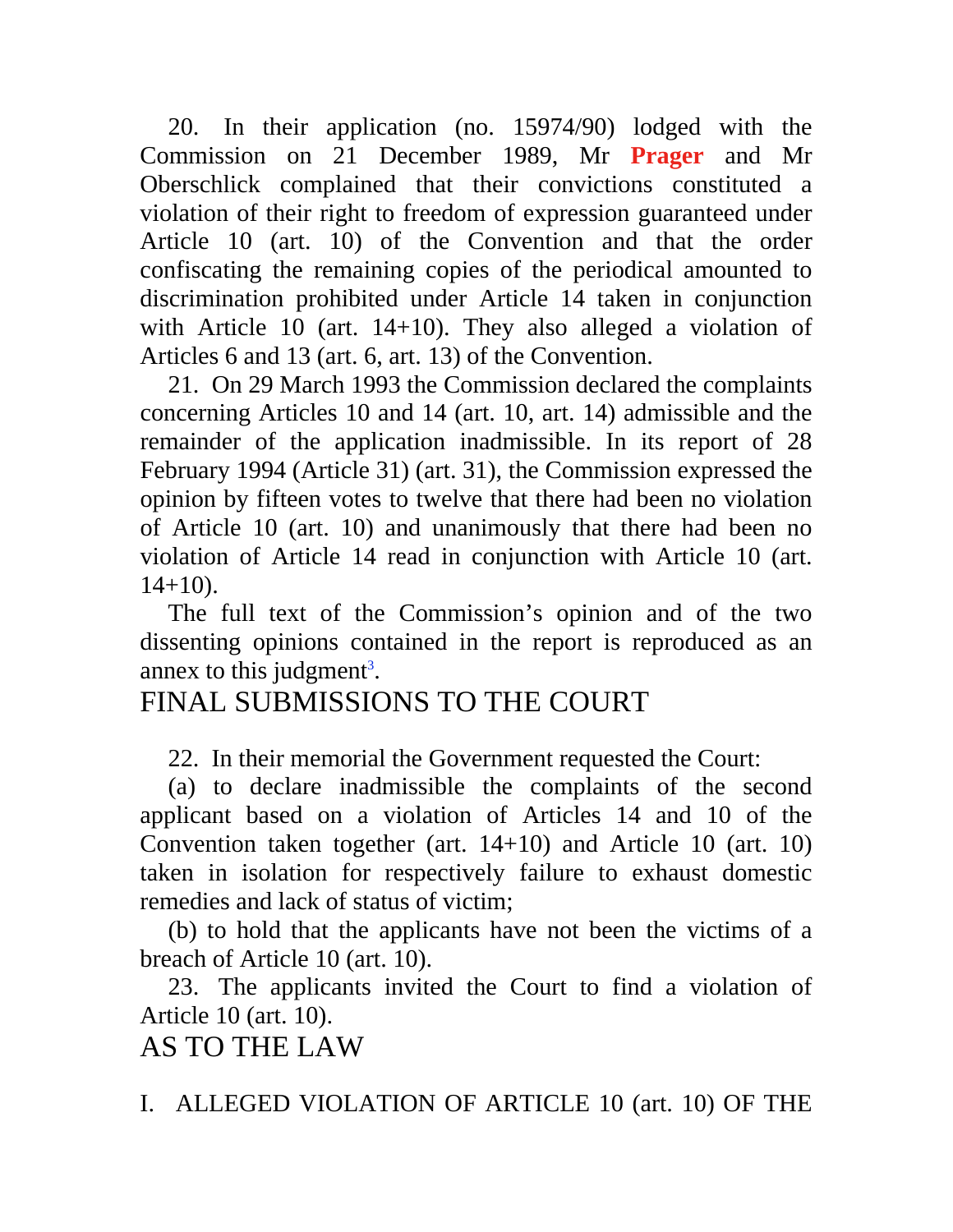### **CONVENTION**

24. The applicants complained of a violation of their right to freedom of expression as guaranteed under Article 10 (art. 10) of the Convention, which is worded as follows:

"1. Everyone has the right to freedom of expression. This right shall include freedom to hold opinions and to receive and impart information and ideas without interference by public authority and regardless of frontiers. This Article (art. 10) shall not prevent States from requiring the licensing of broadcasting, television or cinema enterprises.

2. The exercise of these freedoms, since it carries with it duties and responsibilities, may be subject to such formalities, conditions, restrictions or penalties as are prescribed by law and are necessary in a democratic society, in the interests of national security, territorial integrity or public safety, for the prevention of disorder or crime, for the protection of health or morals, for the protection of the reputation or rights of others, for preventing the disclosure of information received in confidence, or for maintaining the authority and impartiality of the judiciary."

## **A. The Government's preliminary objection**

25. The Government contended, as they had done unsuccessfully before the Commission, that Mr Oberschlick could not claim to be a "victim" within the meaning of Article 25 para. 1 (art. 25-1) of the Convention. Inasmuch as he had simply published an article that he had not written himself, he could not be said to have exercised his own freedom of expression. In addition he had not sustained any pecuniary damage as a result of the proceedings brought against him: he had not had to pay anything, as joint debtor, in respect of the fine and the procedural costs and he could claim reimbursement from Mr **Prager** for any other expenditure incurred in connection with the convictions (see paragraphs 14-15 above).

26. By "victim" Article 25 (art. 25) means the person directly affected by the act or omission which is in issue, a violation being conceivable even in the absence of any detriment; the latter is relevant only to the application of Article 50 (art. 50) (see, inter alia, the Groppera Radio AG and Others v. Switzerland judgment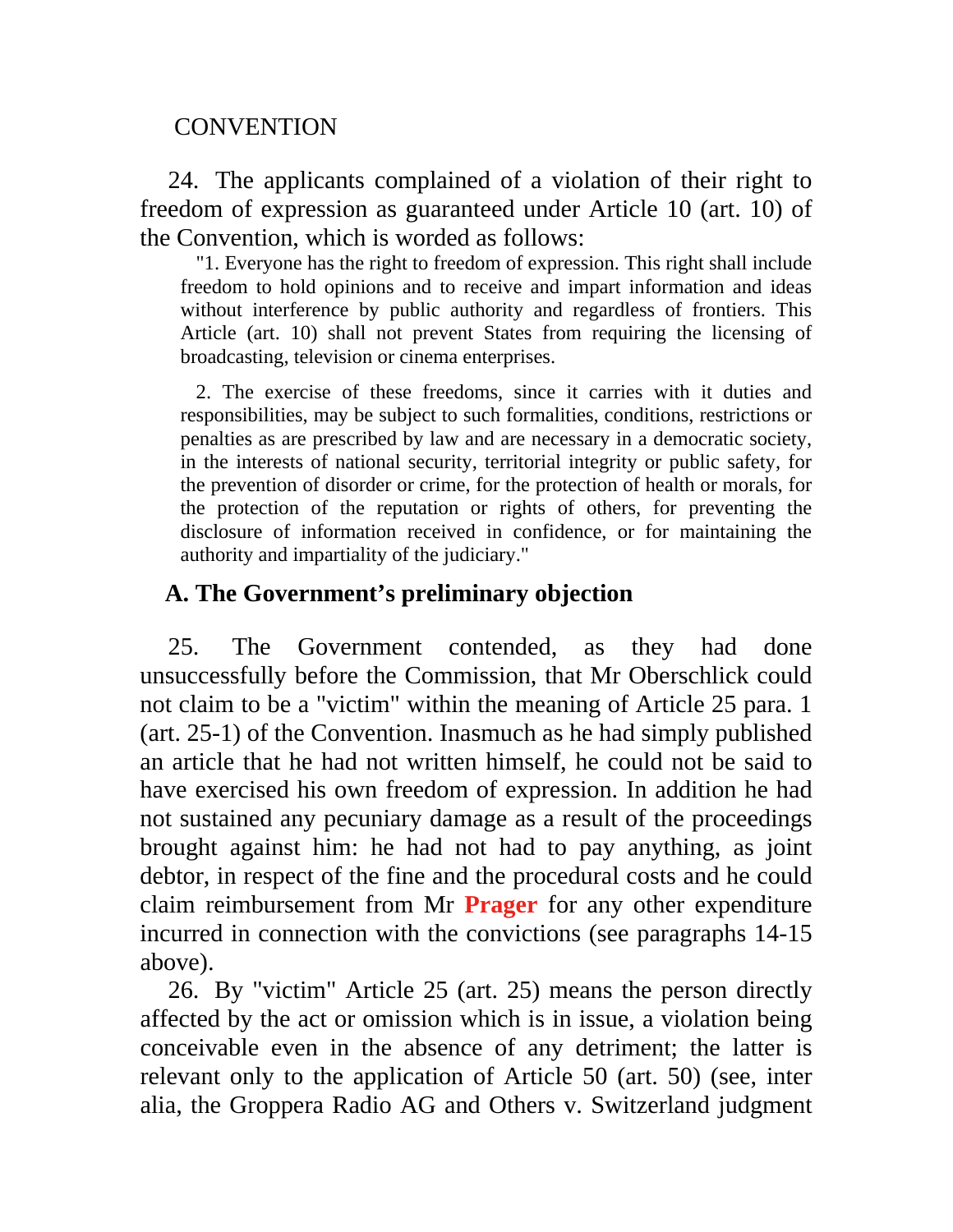of 28 March 1990, Series A no. 173, p. 20, para. 47).

27. Like the Commission and the applicants, the Court notes that the criminal proceedings initiated by Judge J.'s complaint were directed at both Mr **Prager** and Mr Oberschlick. The latter was personally convicted for having published an article in his periodical (see paragraph 14 above). He was therefore directly affected by the decisions of the Eisenstadt Regional Court and the Vienna Court of Appeal. He can, accordingly, claim to be a victim of the alleged violation.

In conclusion, the Government's preliminary objection falls to be dismissed.

## **B. Merits of the complaint**

28. It is not in dispute that Mr **Prager**'s conviction for defamation and the other measures of which the applicants complained amounted to an "interference" with the exercise by them of their freedom of expression.

That interference infringed Article 10 (art. 10) unless it was "prescribed by law", pursued one or more of the legitimate aims set out in paragraph 2 of Article 10 (art. 10-2) and was "necessary in a democratic society" to attain such aim or aims.

*1. "Prescribed by law"*

29. In the applicants' submission, Article 111 of the Austrian Criminal Code and section 29 of the Media Act could not be regarded as "law" within the meaning of the Convention. In so far as these provisions left it solely to the complainant to determine which passages of a text were to be the subject of the proceedings and prevented the accused from adducing evidence of material facts, their application did not afford a sufficient degree of foreseeability.

30. In several earlier cases, the Court found that Article 111 of the Criminal Code had the characteristics of "law" (see the following judgments: Lingens, cited above, p. 24, para. 36; Oberschlick v. Austria, 23 May 1991, Series A no. 204, p. 24, para.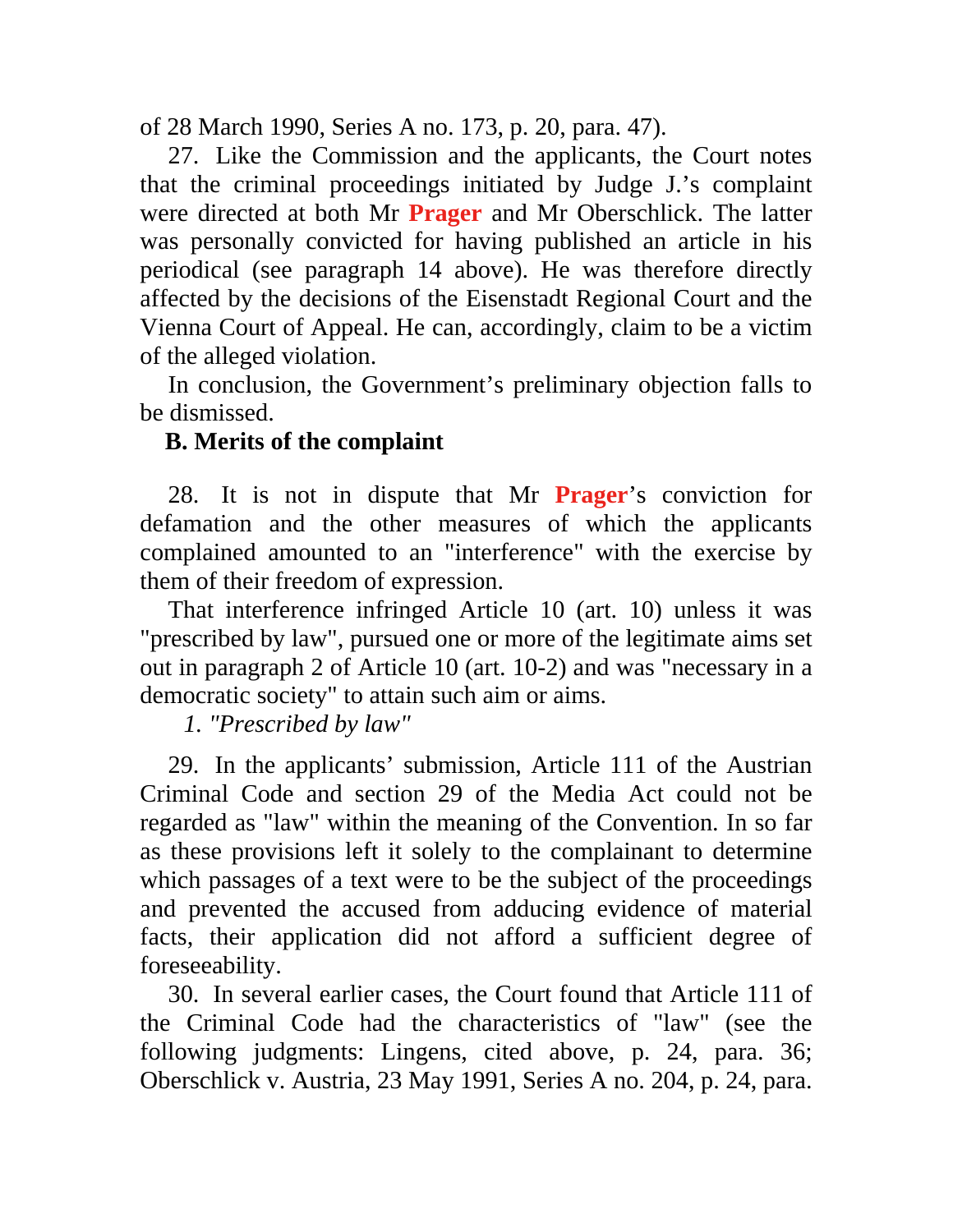54; Schwabe v. Austria, 28 August 1992, Series A no. 242-B, pp. 31-32, para. 25). Nor is there anything to warrant a different conclusion with regard to section 29 of the Media Act. The uncertainties linked to the application in this instance of these two provisions did not exceed what the applicants could expect, if need be after having sought appropriate advice (see, mutatis mutandis, the Vereinigung demokratischer Soldaten Österreichs and Gubi v. Austria judgment of 19 December 1994, Series A no. 302, pp. 18- 19, para. 46).

## *2. Whether the aim pursued was legitimate*

31. Like the Commission, the Court sees no reason to doubt that the decisions in issue were intended, as the Government affirmed, to protect the reputation of others, in this case Judge J., and to maintain the authority of the judiciary, which are legitimate aims for the purposes of Article 10 para. 2 (art. 10-2).

*3. Necessity of the interference*

32. The applicants argued that the convictions were in no way justified. By giving a brief character-sketch of various representative members of the Vienna Regional Criminal Court, Mr **Prager** had merely raised certain serious problems confronting the Austrian system of criminal justice. In this type of magazine, recourse to caricature and exaggeration was common practice as a means of attracting the readers' attention and increasing their awareness of the issue dealt with. The author had on no account abused this technique in this instance, especially in view of the fact that his article had appeared in a periodical for intellectuals capable of discernment. Moreover, of the nine judges described, only Judge J. had laid a complaint.

At the same time Mr **Prager** and Mr Oberschlick criticised the proceedings conducted against them. They had been denied adequate means to defend themselves. Judge J. had identified on his own, and without his choice being open to challenge, the passages of the article liable to give rise to a conviction; he had thus isolated various general sentences and expressions from their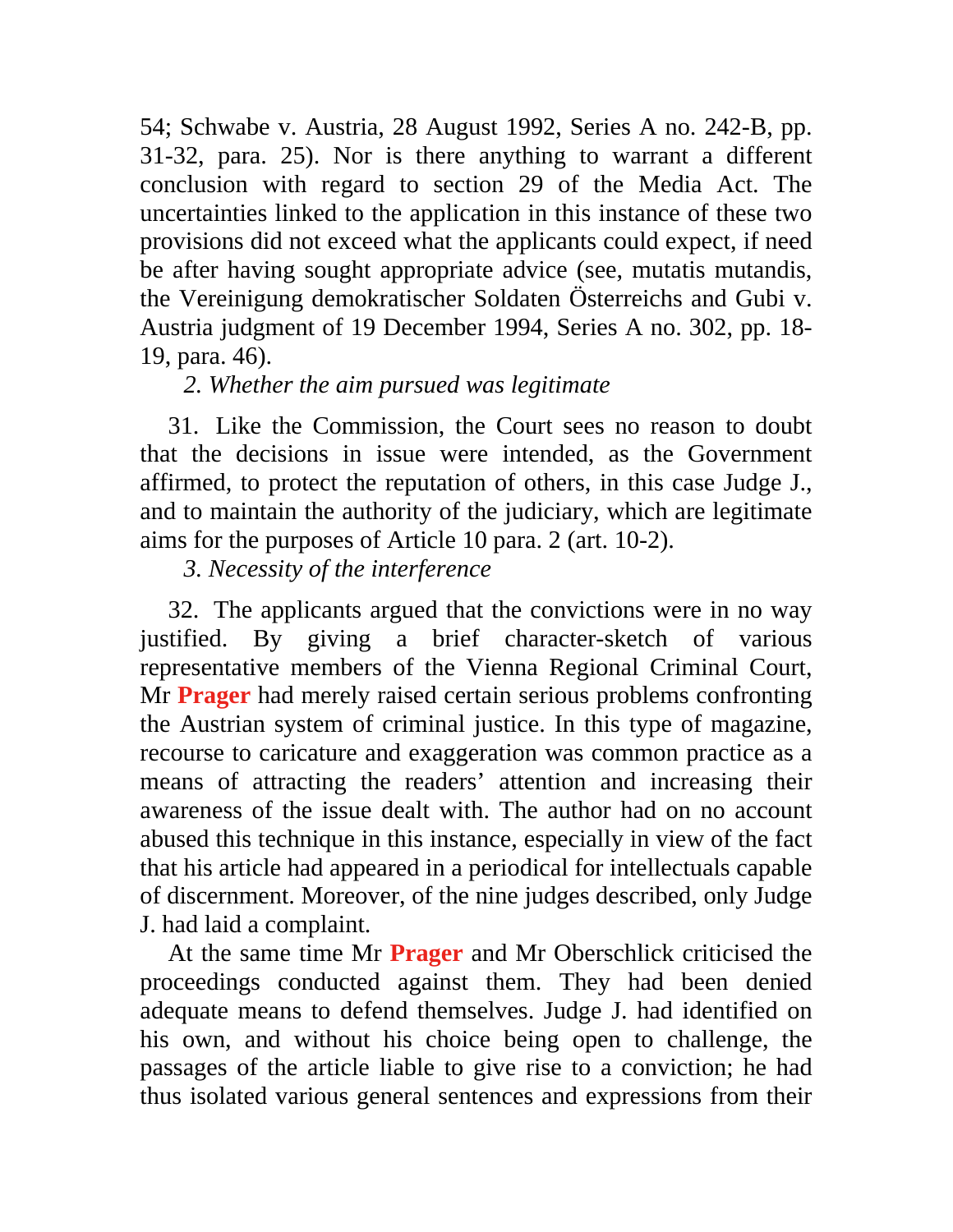context - in particular passages nos. 1 and 2 (see paragraph 14 above) - and had incorrectly presented them as being directed against himself. The Regional Court had not only operated a flawed distinction between the allegations (passages nos. 1, 3 and 5) and the value-judgments (passages nos. 2 and 4), but it had also improperly denied the applicants the right to prove various events capable of establishing that the former were true and that the latter were fair comment (see paragraph 15 above). As regards the facts in respect of which the court had allowed evidence to be adduced, it had, in breach of the law, placed the onus of showing that they were true facts on the accused. This was an approach that would ultimately deter journalists from taking an interest in the system of justice.

Finally, it was incorrect to claim that Mr **Prager** had not exercised due journalistic care in writing his article. On the contrary, he had based his text on research conducted over a period of six months during which he had contacted lawyers, judges and academics. In addition, for three and a half months he had attended hearings in the Vienna Courthouse on a daily basis.

33. The Government maintained that, far from stimulating debate on the functioning of the Austrian system of justice, the relevant extracts of the article had only contained personal insults directed at Judge J., despite the fact that the latter had done nothing to provoke Mr **Prager**. They did not therefore merit the enhanced protection accorded to the expression of political opinions. The author had failed to prove the truth of his affirmations quite simply because they were unfounded. The opinions expressed by Mr **Prager** could not qualify for total immunity just because they were not susceptible to verification as to their accuracy. Penalties had been imposed in respect of those statements because they had overstepped the limits of acceptable criticism. Mr **Prager** could not plead good faith in his defence as he had neglected the most elementary rules of journalism, in particular those which require a journalist to verify personally the truth of information obtained and to give the persons concerned by such information the opportunity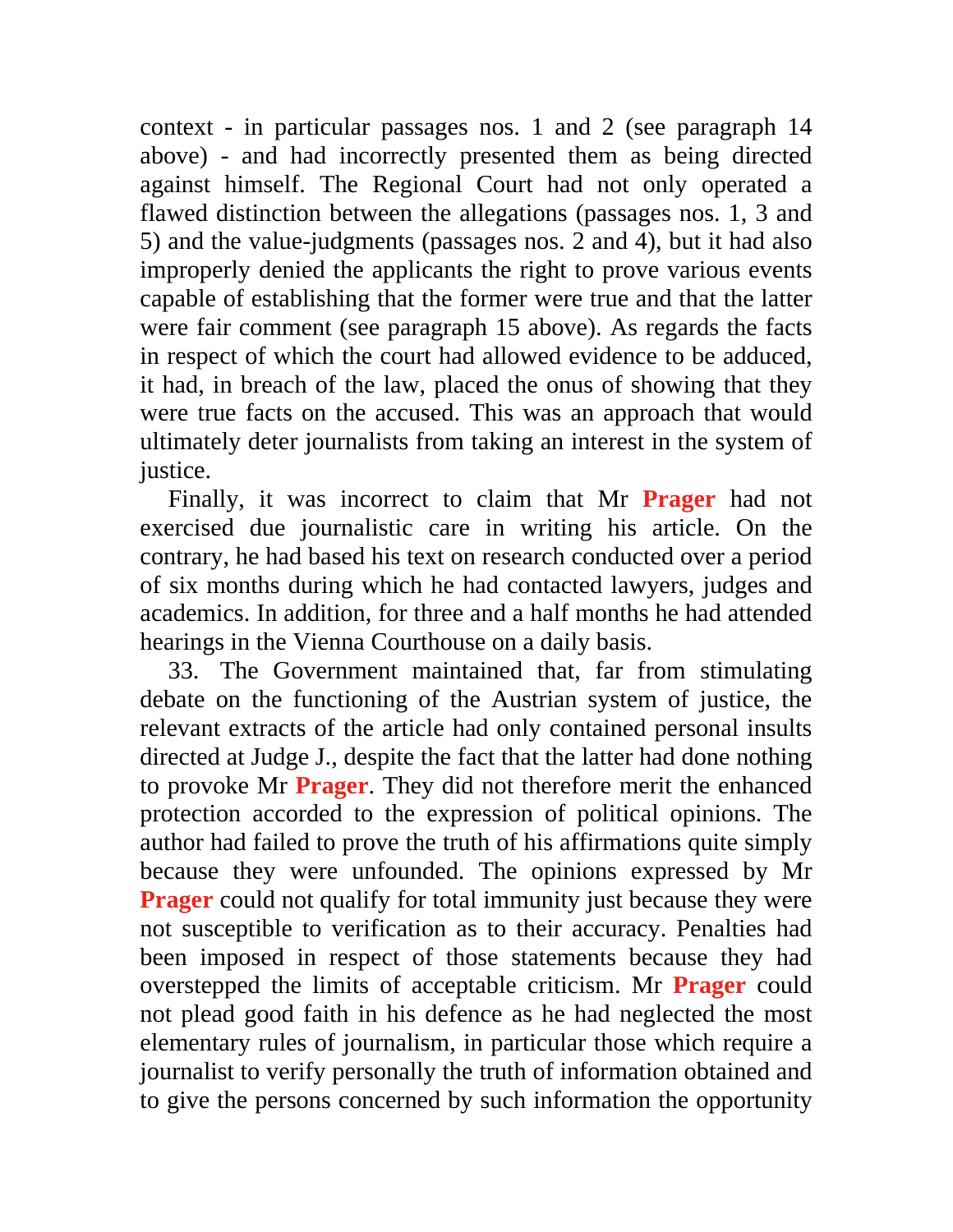to comment on it.

34. The Court reiterates that the press plays a pre-eminent role in a State governed by the rule of law. Although it must not overstep certain bounds set, inter alia, for the protection of the reputation of others, it is nevertheless incumbent on it to impart in a way consistent with its duties and responsibilities information and ideas on political questions and on other matters of public interest (see, mutatis mutandis, the Castells v. Spain judgment of 23 April 1992, Series A no. 236, p. 23, para. 43).

This undoubtedly includes questions concerning the functioning of the system of justice, an institution that is essential for any democratic society. The press is one of the means by which politicians and public opinion can verify that judges are discharging their heavy responsibilities in a manner that is in conformity with the aim which is the basis of the task entrusted to them.

Regard must, however, be had to the special role of the judiciary in society. As the guarantor of justice, a fundamental value in a law-governed State, it must enjoy public confidence if it is to be successful in carrying out its duties. It may therefore prove necessary to protect such confidence against destructive attacks that are essentially unfounded, especially in view of the fact that judges who have been criticised are subject to a duty of discretion that precludes them from replying.

35. The assessment of these factors falls in the first place to the national authorities, which enjoy a certain margin of appreciation in determining the existence and extent of the necessity of an interference with the freedom of expression. That assessment is, however, subject to a European supervision embracing both the legislation and the decisions applying it, even those given by an independent court (see, inter alia, the Barfod v. Denmark judgment of 22 February 1989, Series A no. 149, p. 12, para. 28).

36. In the Court's opinion the classification of the passages in issue as value-judgments and allegations of fact comes within the ambit of that margin of appreciation.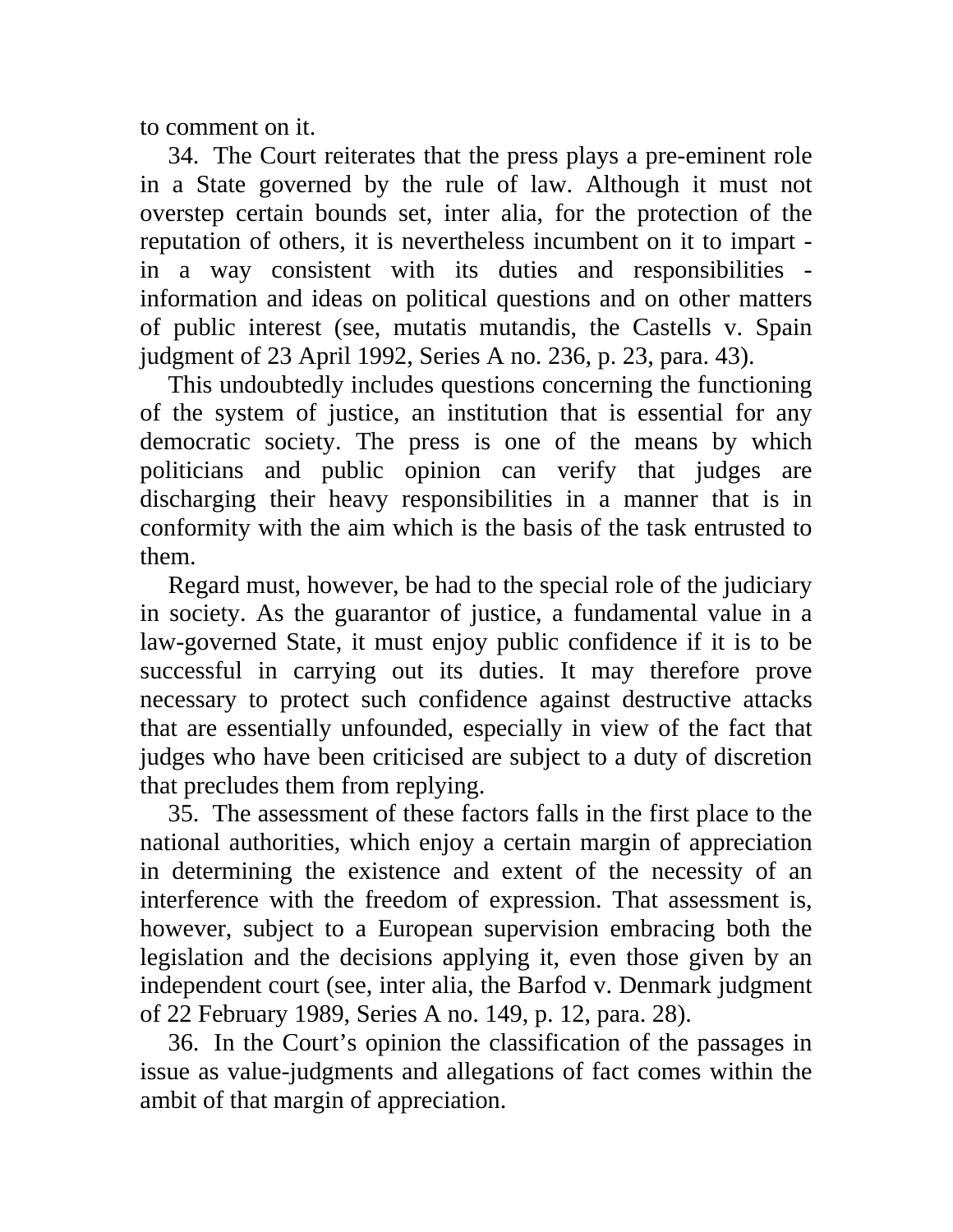Of the accusations levelled by those allegations, some were extremely serious. It is therefore hardly surprising that their author should be expected to explain himself. By maintaining that the Viennese judges "treat each accused at the outset as if he had already been convicted", or in attributing to Judge J. an "arrogant" and "bullying" attitude in the performance of his duties, the applicant had, by implication, accused the persons concerned of having, as judges, broken the law or, at the very least, of having breached their professional obligations. He had thus not only damaged their reputation, but also undermined public confidence in the integrity of the judiciary as a whole.

37. The reason for Mr **Prager**'s failure to establish that his allegations were true or that his value-judgments were fair comment lies not so much in the way in which the court applied the law as in their general character; indeed it is that aspect that seems to have been at the origin of the penalties imposed. As the Commission pointed out, the evidence shows that the relevant decisions were not directed against the applicant's use as such of his freedom of expression in relation to the system of justice or even the fact that he had criticised certain judges whom he had identified by name, but rather the excessive breadth of the accusations, which, in the absence of a sufficient factual basis, appeared unnecessarily prejudicial. Thus the Eisenstadt Regional Court stated in its judgment that "confronted with such wholesale criticism, an impartial reader had little choice but to suspect that the plaintiff had behaved basely and that he was of despicable character" (see paragraph 15 above).

Nor, in the Court's view, could Mr **Prager** invoke his good faith or compliance with the ethics of journalism. The research that he had undertaken does not appear adequate to substantiate such serious allegations. In this connection it suffices to note that, on his own admission, the applicant had not attended a single criminal trial before Judge J. Furthermore he had not given the judge any opportunity to comment on the accusations levelled against him.

38. It is true that, subject to paragraph 2 of Article 10 (art. 10-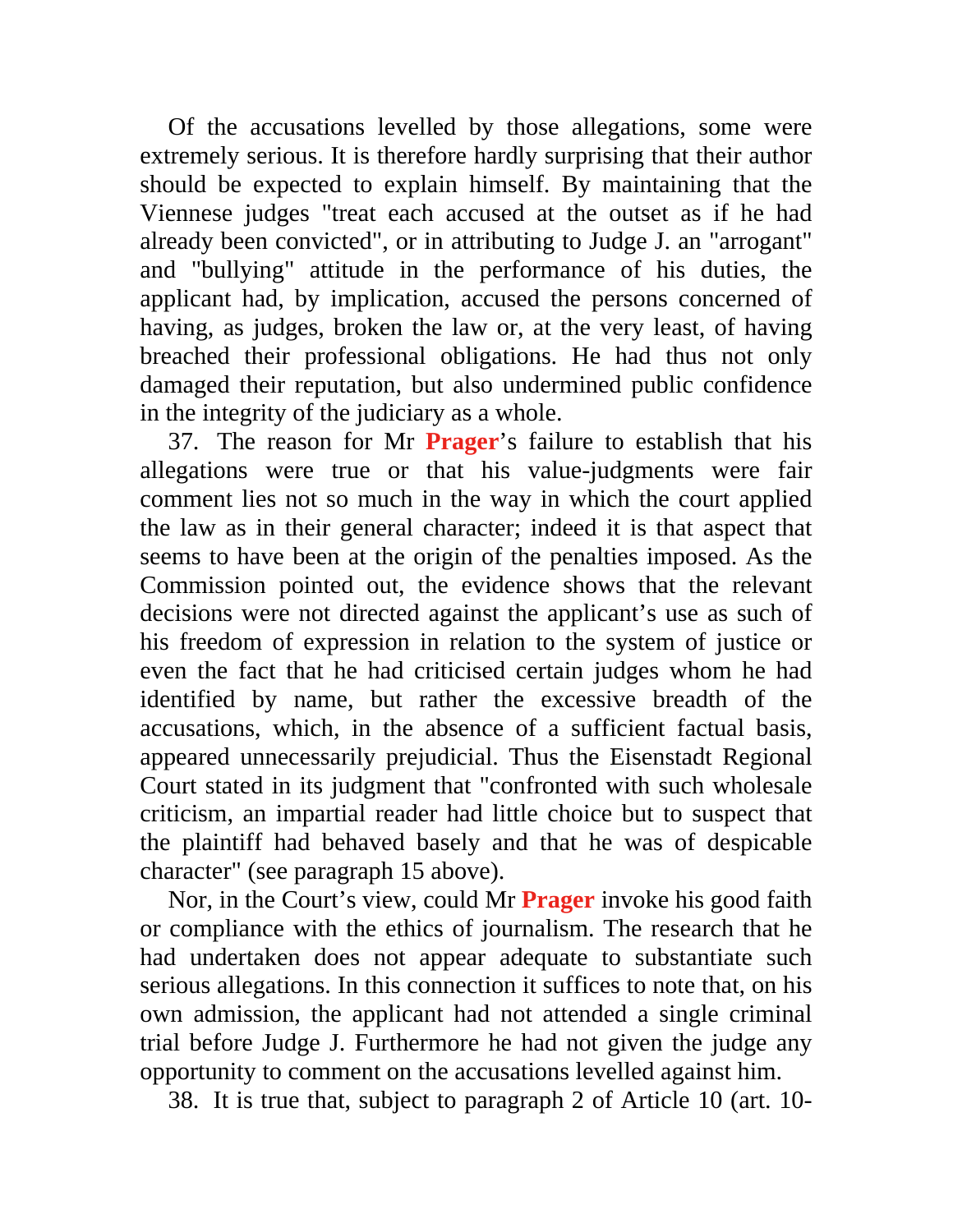2), freedom of expression is applicable not only to "information" or "ideas" that are favourably received or regarded as inoffensive or as a matter of indifference, but also to those that offend, shock or disturb the State or any section of the community (see, mutatis mutandis, the Castells judgment, cited above, p. 22, para. 42, and the Vereinigung demokratischer Soldaten Österreichs and Gubi judgment, cited above, p. 17, para. 36). In addition, the Court is mindful of the fact that journalistic freedom also covers possible recourse to a degree of exaggeration, or even provocation.

However, regard being had to all the circumstances described above and to the margin of appreciation that is to be left to the Contracting States, the impugned interference does not appear to be disproportionate to the legitimate aim pursued. It may therefore be held to have been "necessary in a democratic society".

39. In conclusion no violation of Article 10 (art. 10) has been established.

II. ALLEGED VIOLATION OF ARTICLE 14 OF THE CONVENTION TAKEN IN CONJUNCTION WITH ARTICLE 10 (art. 14+10)

40. In their application to the Commission, Mr **Prager** and Mr Oberschlick also alleged a violation of Article 14 of the Convention taken in conjunction with Article 10 (art. 14+10) (see paragraph 20 above). They did not, however, raise this complaint before the Court and the Court does not consider it necessary to examine this issue of its own motion.

# FOR THESE REASONS, THE COURT

- 1. Dismisses unanimously the Government's preliminary objection;
- 2. Holds by five votes to four that there has been no violation of Article 10 (art. 10) of the Convention;
- 3. Holds unanimously that it is not necessary to examine the complaint based on Article 14 of the Convention taken in conjunction with Article 10 (art. 14+10).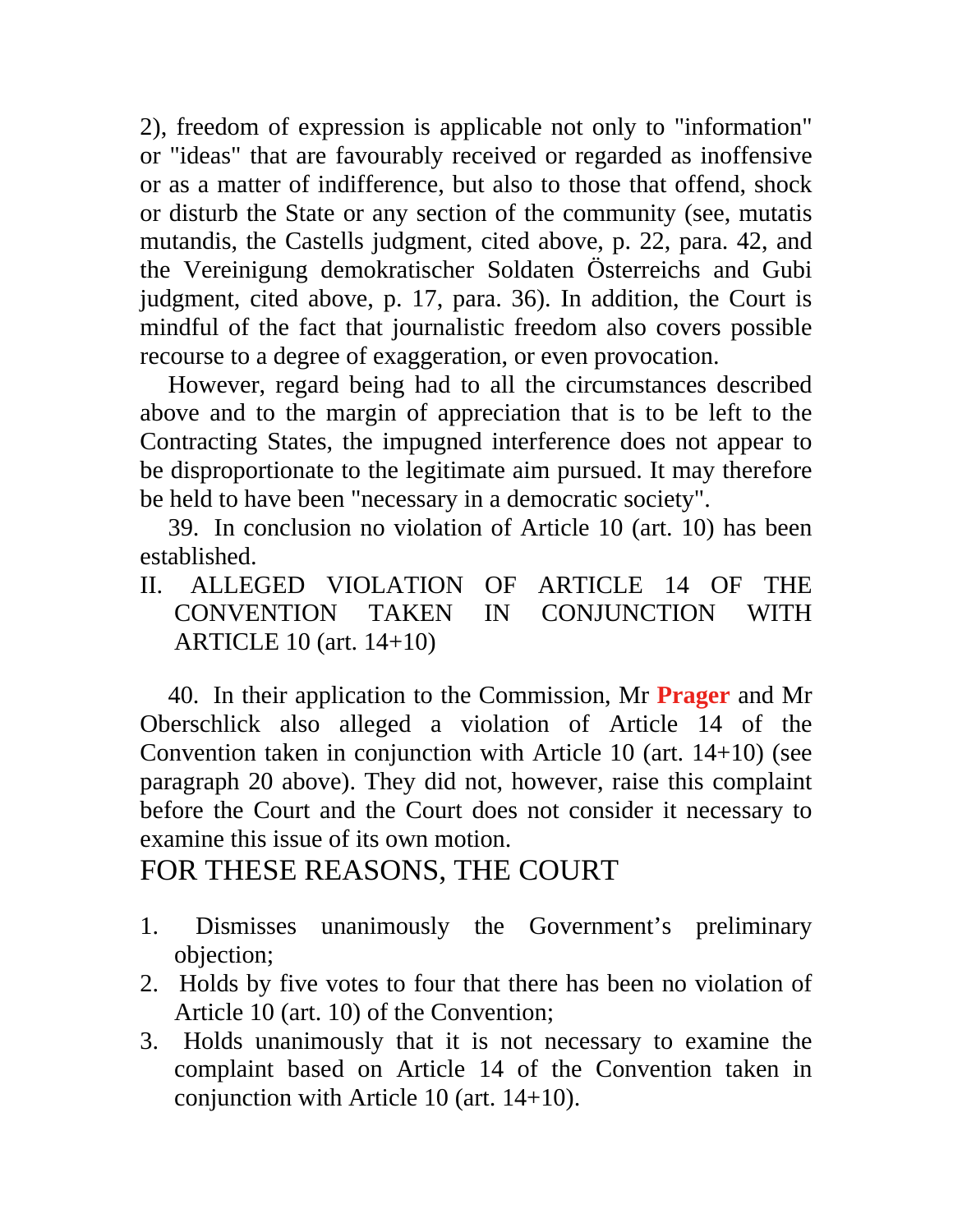Done in English and in French, and delivered at a public hearing in the Human Rights Building, Strasbourg, on 26 April 1995.

> Rolv RYSSDAL President

### Herbert PETZOLD

Registrar

In accordance with Article 51 para. 2 (art. 51-2) of the Convention and Rule 53 para. 2 of Rules of Court A, the following separate opinions are annexed to this judgment:

- dissenting opinion of Mr Pettiti;

- dissenting opinion of Mr Martens, joined by Mr Pekkanen and Mr Makarczyk.

R. R.

H. P.

# DISSENTING OPINION OF JUDGE PETTITI

### *(Translation)*

I wish to express my agreement with Mr Martens's dissenting opinion.

I would cite in addition the following points as reasons for my opinion.

Journalistic investigation of the functioning of the system of justice is indispensable in ensuring verification of the protection of the rights of individuals in a democratic society. It represents the extension of the rule that proceedings must be public, an essential feature of the fair trial principle.

Judges, whose status carries with it immunity and who in most member States are shielded from civil litigation, must in return accept exposure to unrestricted criticism where it is made in good faith.

This is the trend internationally.

The situation in America is that judges holding office as elected members of the judiciary are subject to wholly unrestricted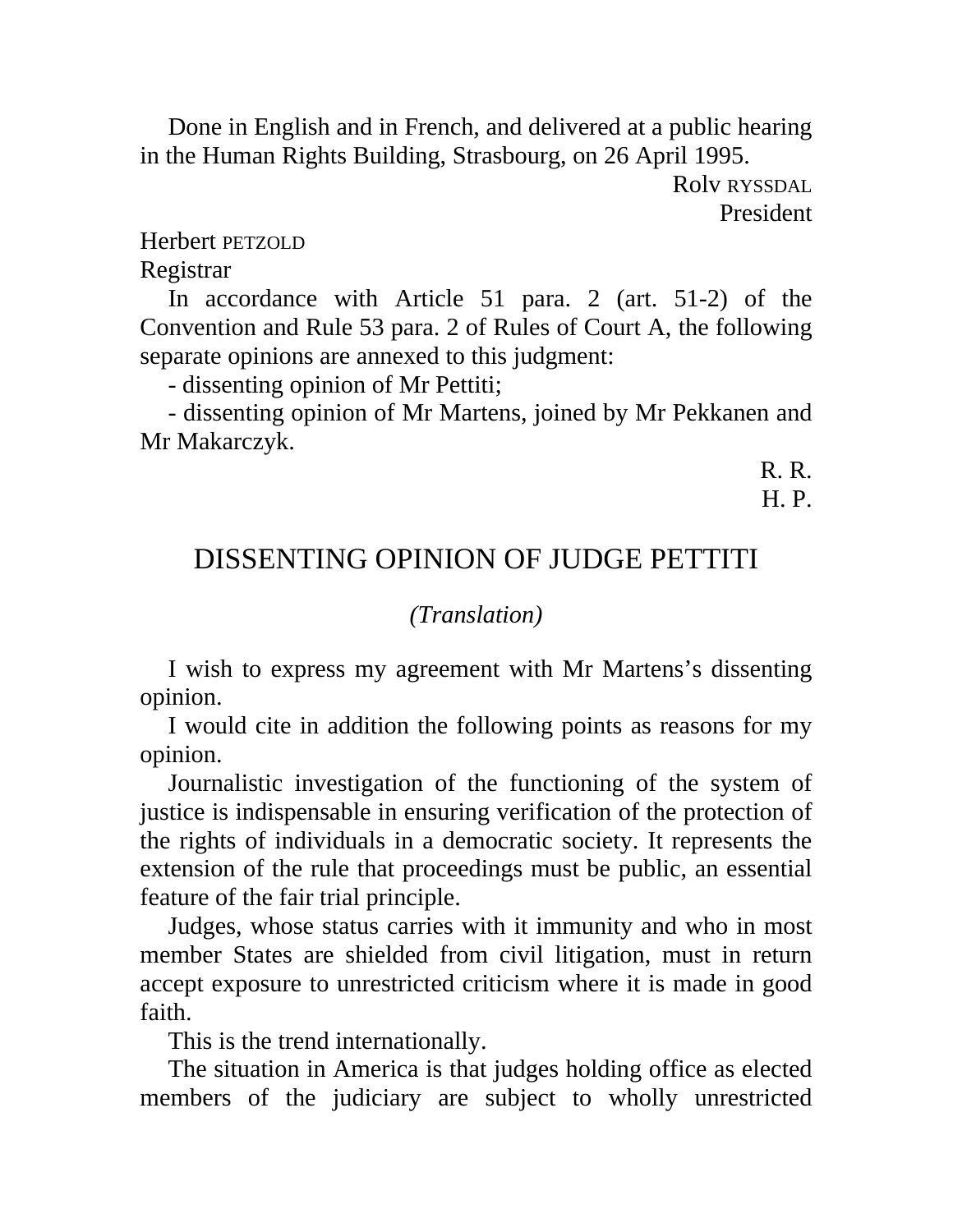criticism. The American Bar Association journal publishes 250,000 copies of a table dealing with judges' conduct and the criticism is sometimes severe.

Clearly judges must be protected from defamation, but if they wish to institute proceedings it is preferable for them to opt for the civil avenue rather than criminal proceedings. States that allow judicial proceedings to be televised accept by implication that the judge's conduct is exposed to the critical view of the public. The best way of ensuring that objective information is imparted to the public for its education is to secure fuller and franker co-operation between the judicial authorities and the press.

# DISSENTING OPINION OF JUDGE MARTENS, JOINED BY JUDGES PEKKANEN AND MAKARCZYK

1. There is only one point of disagreement between me and the majority of the Court. Since its Barthold judgment<sup>4</sup> the Court has consistently held that, in view of the importance of the rights and freedoms guaranteed in paragraph 1 of Article 10 (art. 10-1), the Court's supervision must be strict, which means inter alia that the necessity for restricting them must be convincingly established<sup>5</sup>. Although the wording used by the majority may give rise to doubt<sup>6</sup>, it must be assumed that they did not wish to depart from this doctrine and that they are therefore of the opinion that it has been established convincingly that the impugned interference with the applicants' right to freedom of expression was "necessary in a democratic society". For the reasons set out below I have eventually - come to the conclusion that I am unable to share that opinion.

2. "Eventually", for I must confess that a first reading of Mr **Prager**'s article<sup>7</sup> left me with a rather unfavourable impression. This was, I felt, a case of a self-conscious, perhaps even selfrighteous journalist, clearly without legal education or experience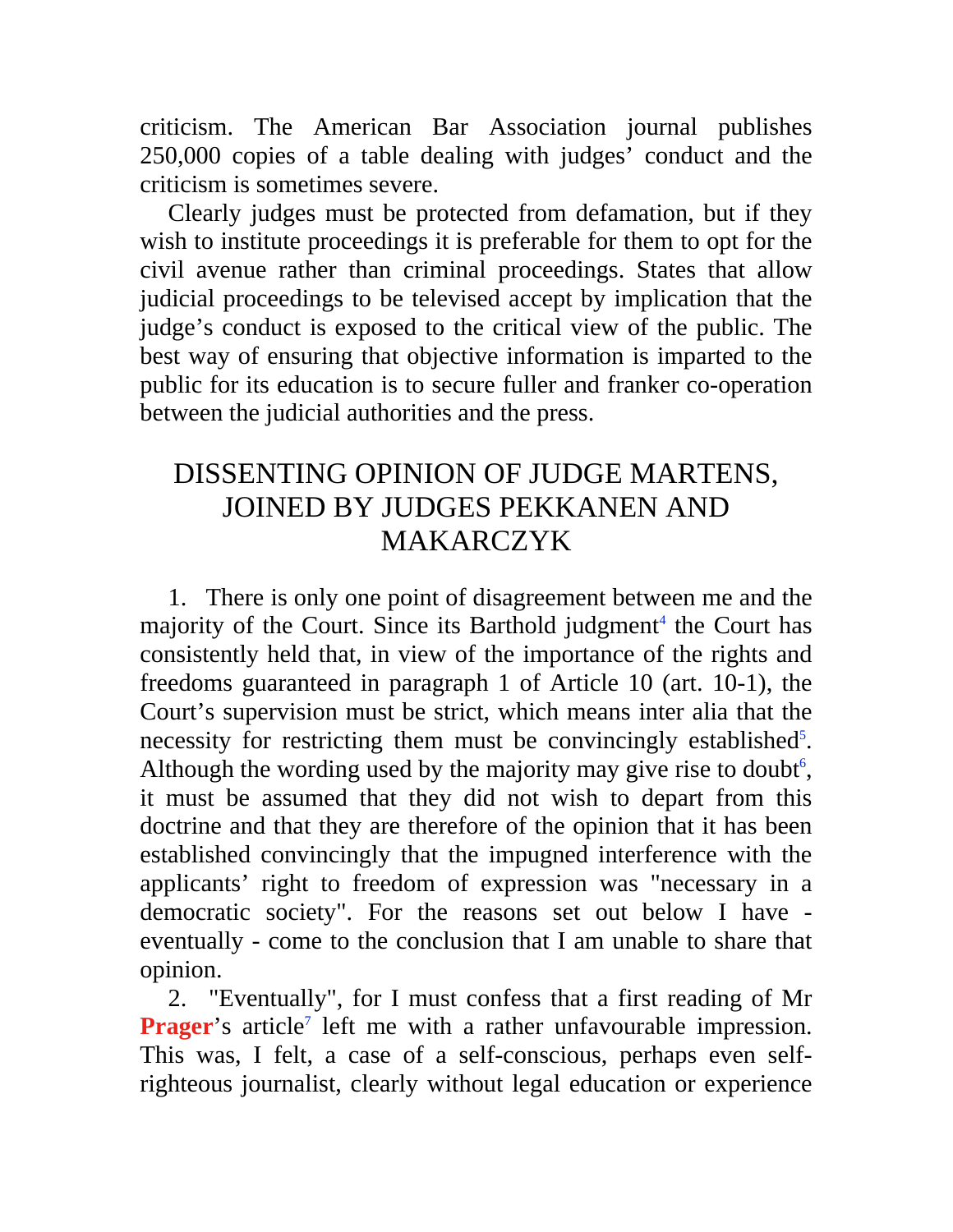and, as clearly, with a strong bias against criminal justice, who was nevertheless convinced that he was entitled to publish a caustic article on the subject, pillorying nine judges. A journalist, moreover, who consistently preferred stylistic effects - and especially malicious effects - to clarity and moderation.

Such first, rather strong, negative impressions are dangerous for a judge. He must be conscious of them and remain vigilant against the bias they tend to create. One wonders whether the Austrian judges did so.

3. A second reading obliged me, however, to reappraise my first impressions. It convinced me that Mr **Prager**, after his curiosity had been aroused by academic literature, not only spent a lot of time and energy in verifying on the spot the reasons for the phenomena described by sociologists, but was honestly shocked by what he found.

The sociologists had noticed marked differences between the way criminal justice was dispensed within the jurisdiction of the Vienna Court of Appeal compared with the rest of Austria. Within the Vienna jurisdiction detention on remand was much more readily ordered and for much longer periods than elsewhere and sentences were nearly twice as severe<sup>8</sup>.

Mr **Prager** went to the Vienna Regional Criminal Court to see whether he could find an explanation for these differences. After six months' personal fact finding<sup>9</sup> he evidently became convinced that, as far as that court was concerned, the explanation was to be found both in the personalities of the judges who formed that court and in their esprit de corps.

As his article shows, he was not only shocked but filled to the brim with sincere indignation. There can be no doubt about that.

However, before venting his feelings he thought things over, trying to explain what he had seen by reference to some specific features of the Austrian system of criminal justice. This is done in the introductory part of his article. There Mr **Prager** draws attention to the terrible power of a criminal judge and, against that background, to the dangers of his holding office for years, without being subject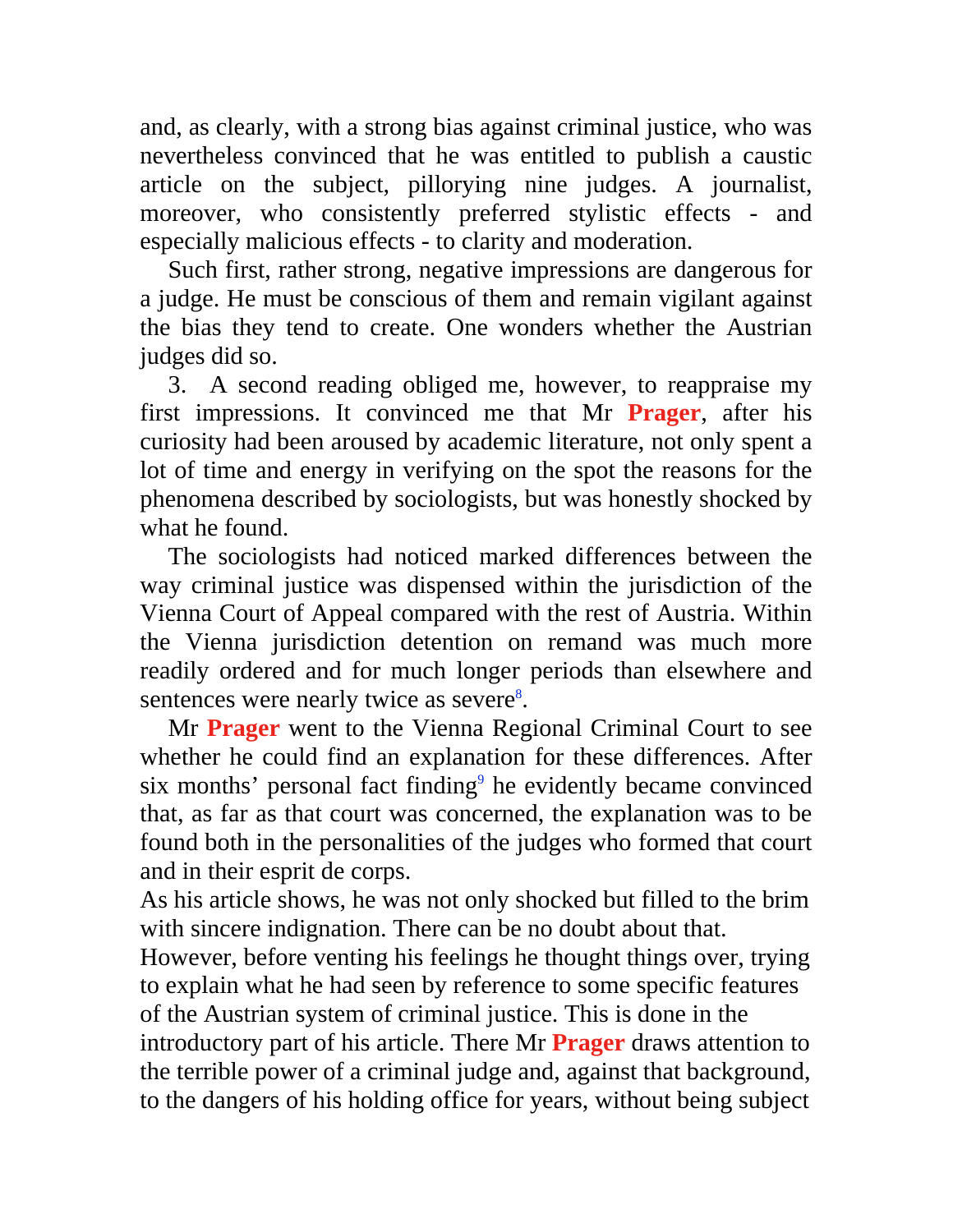to any real supervision. Power corrupts, he suggests, also in criminal courts. Outside scrutiny is, therefore, indispensable. He certainly has a point there and it is a point that should be taken into  $account<sup>10</sup>$ . On the other hand, when Lord Denning said that judges from the nature of their position cannot reply to criticism, he too made a point that has, to a certain extent, to be borne in mind $11$ .

4. Before I take my analysis of the impugned article further, it is worth recalling that Judge J., one of the judges criticised, felt that Mr **Prager**'s article was defamatory and started a private prosecution under Article 111 of the Austrian Criminal Code<sup>12</sup>. No doubt some of the passages specifically referring to Judge J.13 were indeed - objectively - defamatory. Under the Convention, however, Mr **Prager** could only have been convicted and sentenced for defamation if the national courts, having properly construed and assessed the impugned article as a whole, on balancing the demands of protection of free speech against those of the protection of the reputation of others, found that the latter carried greater weight in the circumstances of this case. The Court's review is not restricted to the second part of their findings: in cases where freedom of expression is at stake, the Court

"will look at the interference complained of in the light of the case as a whole and determine whether the reasons adduced by the national authorities to justify it are relevant and sufficient".

In other words: what the Court had to do was to scrutinise the persuasiveness of the reasons given for Mr **Prager**'s conviction and sentence.

"In doing so the Court has to satisfy itself that the national authorities did apply standards which were in conformity with the principles embodied in Article 10 (art. 10) and, moreover, that they based themselves on an acceptable assessment of the relevant facts"14.

Striking a fair balance between the right to freedom of expression and the need to protect the reputation of others is, obviously, only feasible when what has been expressed has been properly construed and assessed within its context. Consequently, in order to fulfil its task as the ultimate guarantor of the right to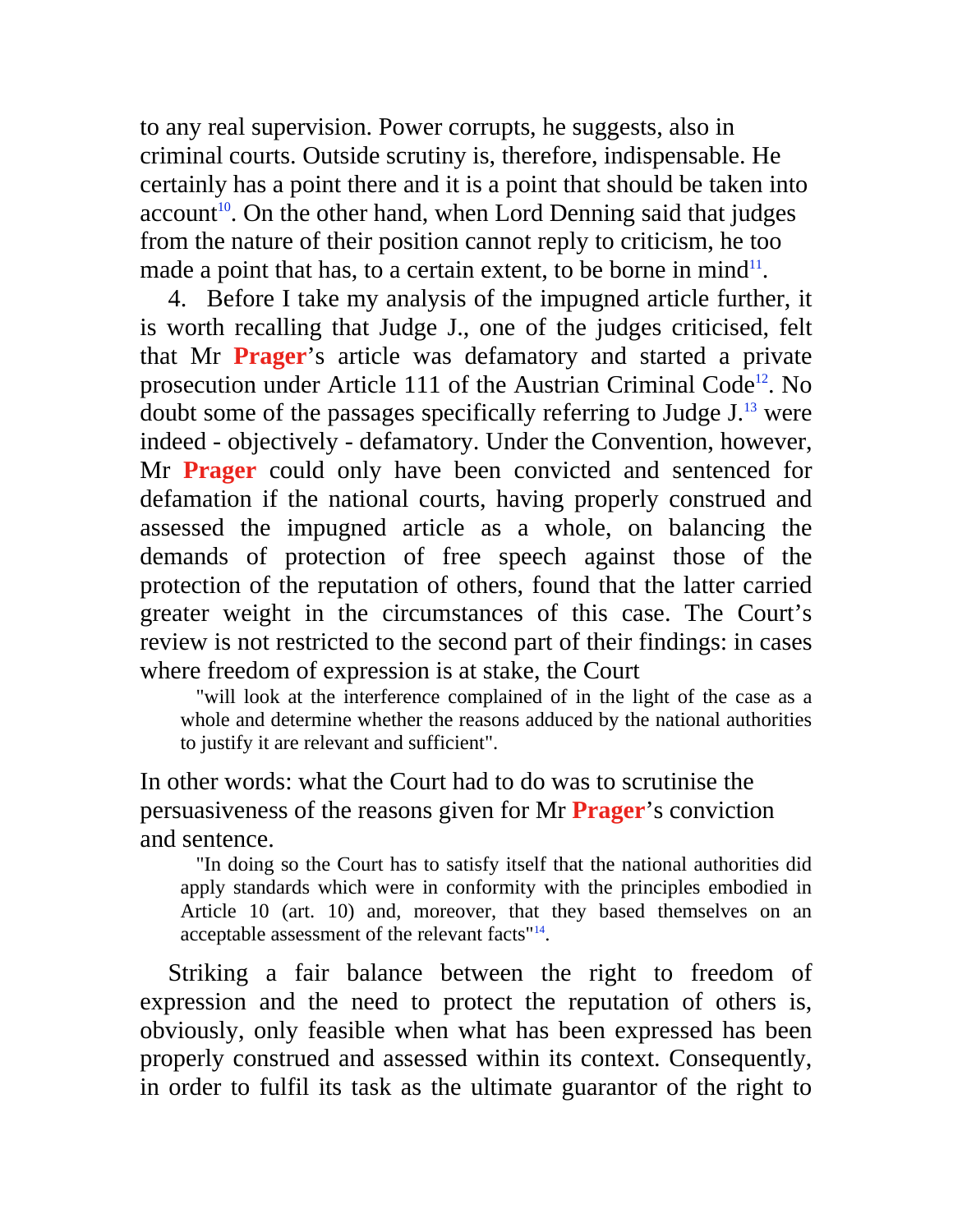freedom of expression, the European Court of Human Rights cannot confine itself to reviewing the national courts' balancing exercise, but must necessarily also - and firstly - examine their interpretation and assessment of the statements in question. Only this double check enables the Court to satisfy itself that the right to freedom of expression has not been unduly curtailed<sup>15</sup>.

5. I resume my analysis of the impugned article. After the aforementioned "theoretical" introduction (see paragraph 3 above) it relates and comments on Mr **Prager**'s experiences during his three and a half months' personal fact finding at the Regional Court (the subtitle of his article is: "Lokalaugenschein", i.e. report of a visit of the locus in quo). The evident purpose of this (second) "chapter" is to illustrate the assertions made in the introduction and to convey his indignation to his readers.

This (second) "chapter" again starts with something like an introduction (general information; what he has heard beforehand from more than a dozen barristers and court reporters; some general impressions of the atmosphere at the court and of his first contacts with some of the judges; some derisive speculations on the proper degree of auto-censorship for a young reporter writing on the judiciary).

There follow nine more or less extensive "portraits" of judges. Each portrait is preceded by a specific heading, which not only summarises the kind of cases the judge (or judges) in question try, but also assigns each judge a "type". These nine portraits, including the labelling of the judges under the heading "type", are evidently intended to epitomise Mr **Prager**'s criticism of the way criminal justice is dispensed by the Vienna Regional Court and to enhance its persuasiveness by giving that criticism names and faces.

6. It is, of course, a question of taste, but in my opinion some of the portraits of the other judges are more virulent than that of Judge J. Apparently, the Eisenstadt Regional Court judge thought so too. She even said in her judgment that all the judges who were criticised and who were identified by name could have brought an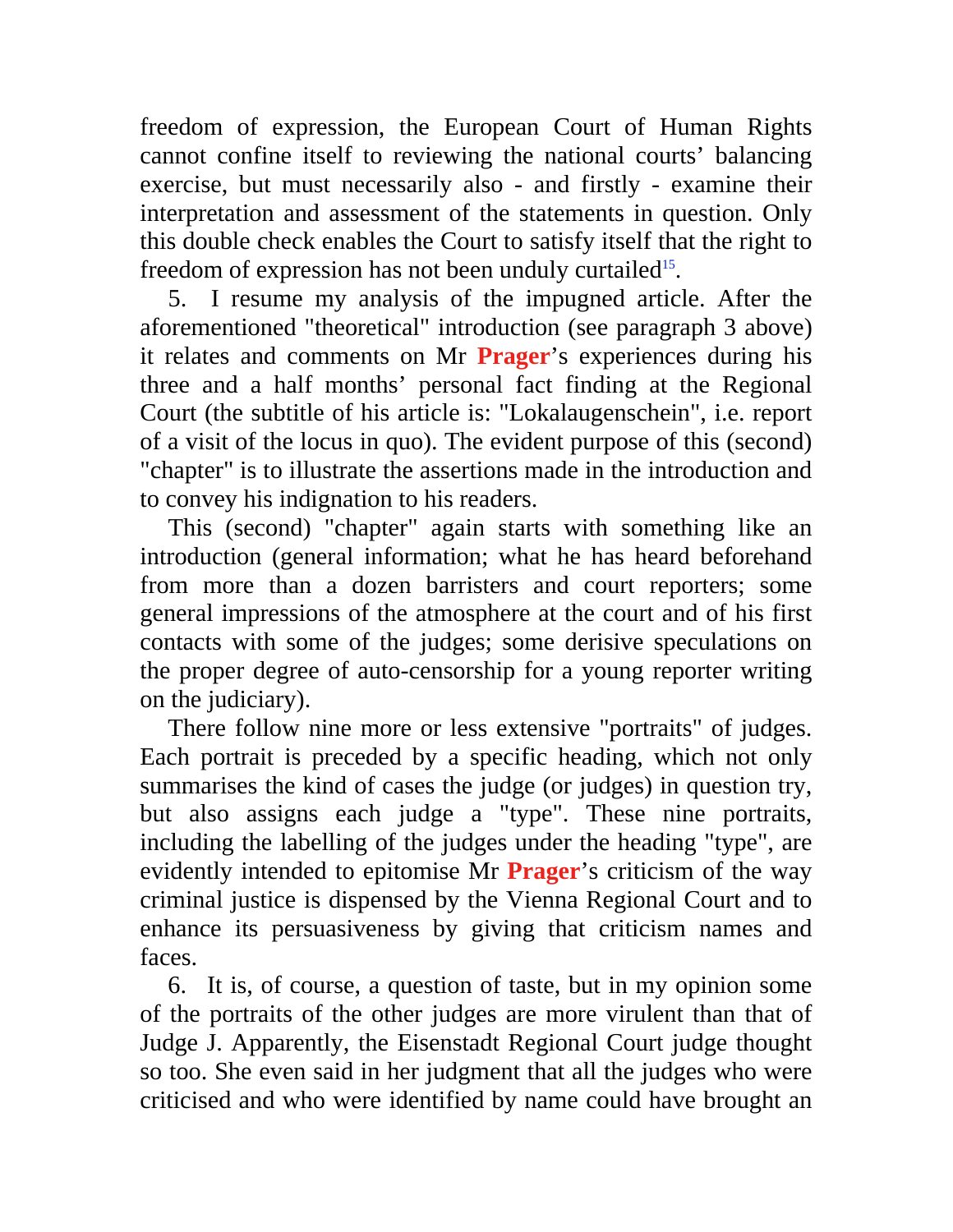action for defamation. That may be true, but the fact is that they did not. That does not prove, of course, that their portraits were drawn correctly. Nevertheless, it is a factor that has to a certain extent to be taken into account when assessing the context of the impugned passages devoted to Judge J. For at least it has not been proved that the other portrayals were devoid of reality, nor, consequently, that the overall picture of the atmosphere at the court was wholly wrong.

7. Not only did the other judges not go to court, but before us the Government did not even argue, let alone prove, that Mr **Prager**'s general proposition - namely that in Vienna, criminal justice at first instance is not only very severe, but unduly harsh had no factual basis.

Consequently, Mr **Prager**'s portrayal of Judge J. must be assessed against the background of Judge J. being a member of a criminal court which by its decisions and by its behaviour towards accused and their lawyers - in sum by its esprit de corps - at least justified public scrutiny by the press. Mr **Prager**'s article must be regarded as concerning matters of considerable public interest. It was therefore fittingly published in a magazine (Forum) which was described to us as "a publication dedicated to promoting democratic principles, the rule of law and the interests of indigents" (memorial of the applicants) and "a typical magazine for intellectuals" ("ein typisches Blatt der intellektuellen Szene") (oral argument). Neither description was disputed by the Government.

Let me say at once that one will look in vain for such an assessment in the judgments of the Austrian courts: nowhere do they make it clear that they weighed up Judge J.'s right to protection of reputation against Mr **Prager**'s (and Forum's) right under Article 10 (art. 10) to write as critically as he thought fit on a subject of considerable public interest!

8. The above analysis of Mr **Prager**'s article (see paragraphs 3 and 5 above), the fact that it was published in a serious magazine for intellectual readers (see paragraph 7 above) - that is for readers who can judge for themselves - and the circumstance that it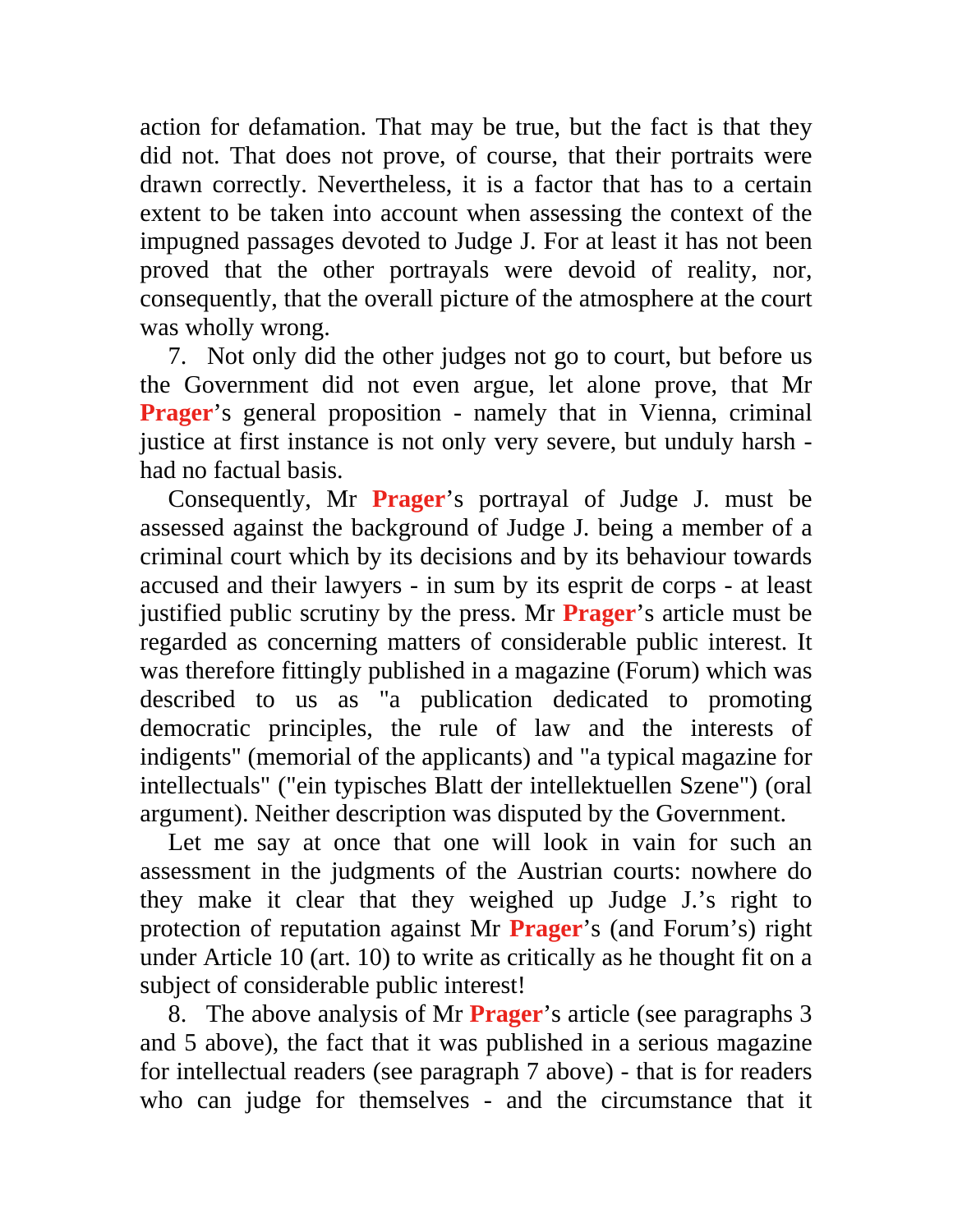concerned a matter of considerable public concern - in the author's view a scandalous way of dispensing criminal justice -, all this must be taken into account not only when finally deciding the necessity issue, but already when interpreting the text of the five specific and isolated passages in the article to which Judge J. restricted his private prosecution (see paragraph 4 above: "in the light of the case as a whole").

9. Against this background there is much to be said for the proposition that all these passages - except the fifth - should be classified as value-judgments.

It is obvious - and was acknowledged by the Eisenstadt judge that the fourth passage, that is the result of attributing a "type" to the judge concerned, is a value-judgment. This is especially true, since Mr **Prager** more than once attributed the same type to several judges. Thus he considered Judge J. to be a species of the type: "rabid", like one of his colleagues, Judge A.

As far as the first two passages are concerned, I note that they do not belong to the body of the article itself, but form part of a kind of a summary, which together with the title ("Danger! Harsh judges!") and the subtitle ("Report of a visit of the locus in quo") is placed in a frame<sup>16</sup>. This is evidently meant - and indeed serves - as an eye-catcher. At any event, as part of this summary, the sentences in question clearly express the gist of Mr **Prager**'s censure of the criminal court as such and find their main justification in that (collective) censure.

Under these circumstances it seems at least questionable whether it is acceptable to scrutinise these obviously generalising sentences exactly as if they formed part of (the body of) an article devoted to Judge J. only. But that is precisely what the Austrian courts did, without even bothering to give reasons for their approach $17$ .

Similar considerations apply as far as the third "passage" is concerned. This passage is a remark made within the context of the introductory part of the second "chapter" (see paragraph 5 above). It is not easy to grasp the exact meaning of the section of which it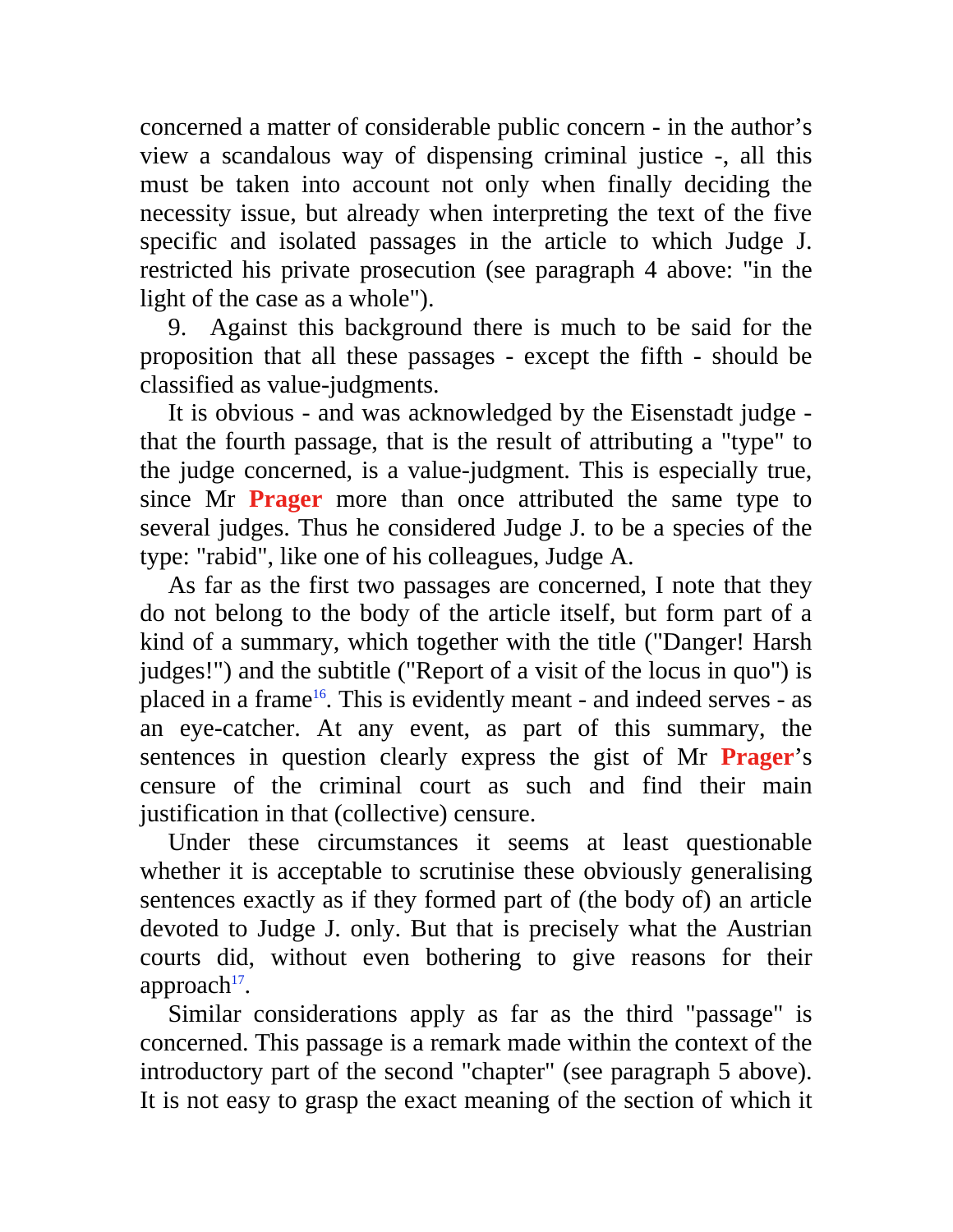forms a part. In my opinion the most plausible reading is that this section somehow continues the above-mentioned derisive speculations on the proper degree of auto-censorship (see paragraph 5). According to this interpretation, the remark means that Judge J.'s behaviour is too intolerable not to be denounced. That behaviour is then characterised as "menschenverachtende Schikane" which is rather difficult to translate<sup>18</sup>, but is at any rate rather denigrating. A note in the text, however, makes it clear that the characterisation is intended as a summary of the detailed portrait which follows. As such it is, undoubtedly, a valuejudgment. Moreover, if one considers it in the context of the article as a whole, it seems rather doubtful (to put it mildly) whether it is correct to assume - as the judge in the Eisenstadt Regional Court did - that "Schikane" means that Judge J. uses his function in order to harm the accused intentionally. It is true that, according to dictionaries, the word "Schikane" may have that connotation, but I think that in the context of the portrayal of the criminal court and the article as a whole it must rather be understood - and, at least, can reasonably be understood - as describing a very severe application of criminal law, regardless of the resulting human suffering. Here, as when construing the other passages, the Eisenstadt judge chose from two possible interpretations the one which was unfavourable to the accused and led to conviction, without even bothering to make it clear that she had considered the other interpretation or to state her reasons for rejecting it.

I stress this feature of her judgment since on this point I wholeheartedly agree with the German Constitutional Court. According to the established case-law of that court, a judge who convicts a speaker or author whose utterance is objectively open to different interpretations, without giving convincing reasons for choosing the very interpretation which leads to conviction, violates the right to freedom of expression.

10. The Austrian courts<sup>19</sup> opted for an essentially different approach. They strictly limited their examination to the five specific and isolated passages targeted by Judge J.'s private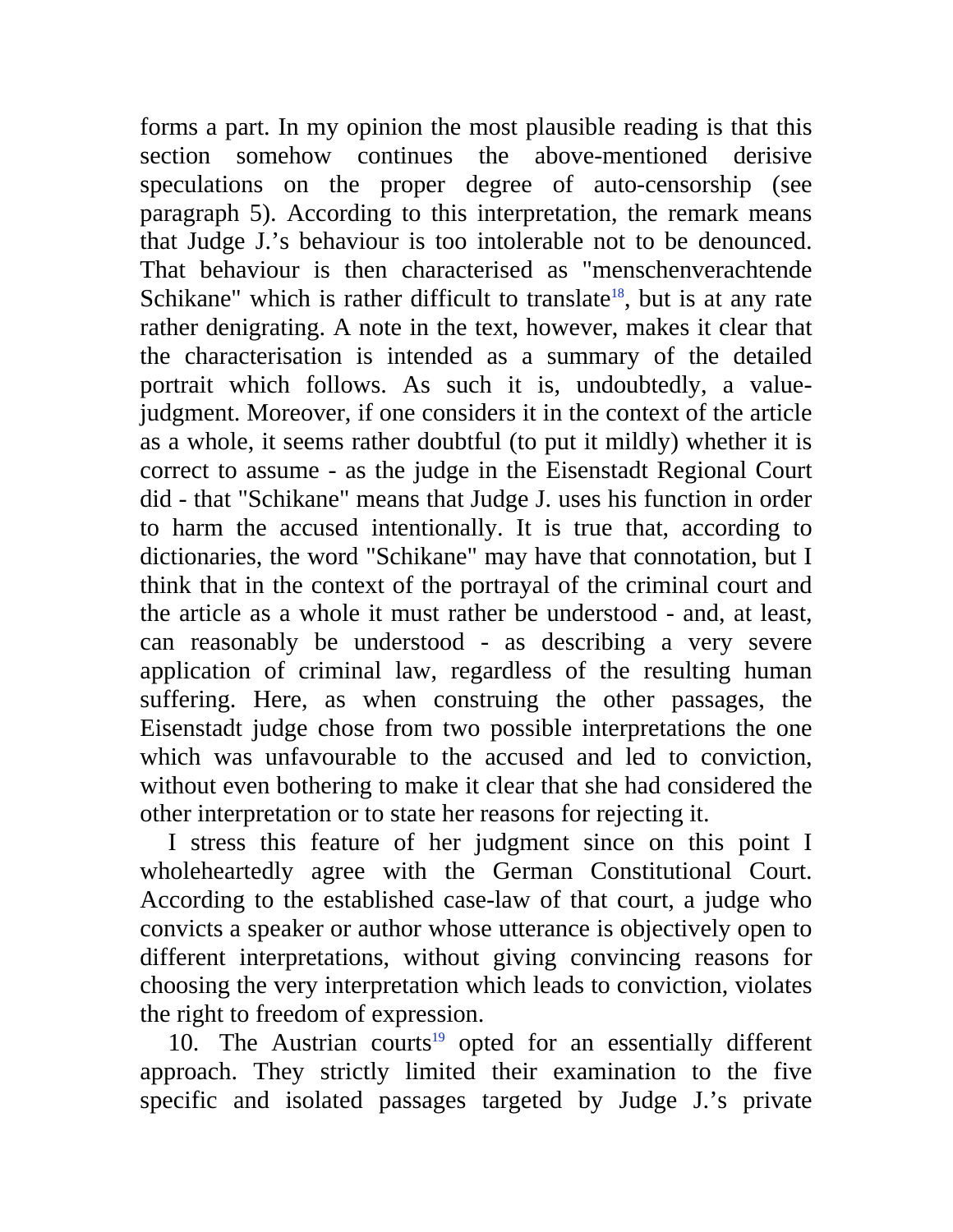prosecution<sup>20</sup>. It goes without saying that this fundamental difference of approach makes itself felt throughout. The Eisenstadt judge for instance refused even to consider the (undisputed) fact that Judge J. had once warned a defence lawyer to "keep it short" since he "had already reached his decision". Of course, that fact does not prove a "general bias", nor that Judge J. treated every accused at the outset as if he had already been convicted, but it could at least show that Judge J. also displayed the esprit de corps which Mr **Prager** had observed during his fact finding and, consequently, that there was some basis for his being included in the portrait gallery.

11. This example appears to fit a pattern. One finds it repeated when one studies how the Eisenstadt judge reacted to Mr **Prager**'s offer to adduce proof of the factual basis for his value-judgments. The judge first adopts - without giving proper reasons - the interpretation of the value-judgments in question which is most unfavourable to the defendant and then goes on to say that his offer is to be refused on the ground that it is clear straight away that it will be impossible to convince the court that Judge J. acted as he did with malicious intent to cause suffering $2^1$ .

The portrait of Judge  $J^{22}$  devotes rather a lot of attention to an affair where Judge J. obstinately - and unnecessarily - prolonged detention on remand and, moreover, did not forward a plea of nullity against his detention decision to the proper authorities. Judge J. did not chose to include this passage in his private prosecution, but it became relevant when Mr **Prager** contended that this very episode was at the root of his value-judgment "menschenverachtende Schikane" (see paragraph 9 above) and therefore wanted to prove it. His offer was refused by the Eisenstadt judge on the ground that she felt it to be completely unbelievable that Judge J. would have consciously and maliciously wanted to prolong the detention.

12. I allow myself one more example of the same mechanism, this time with regard to the fifth passage selected by Judge J. This passage undoubtedly contains a statement of fact(s). One must, of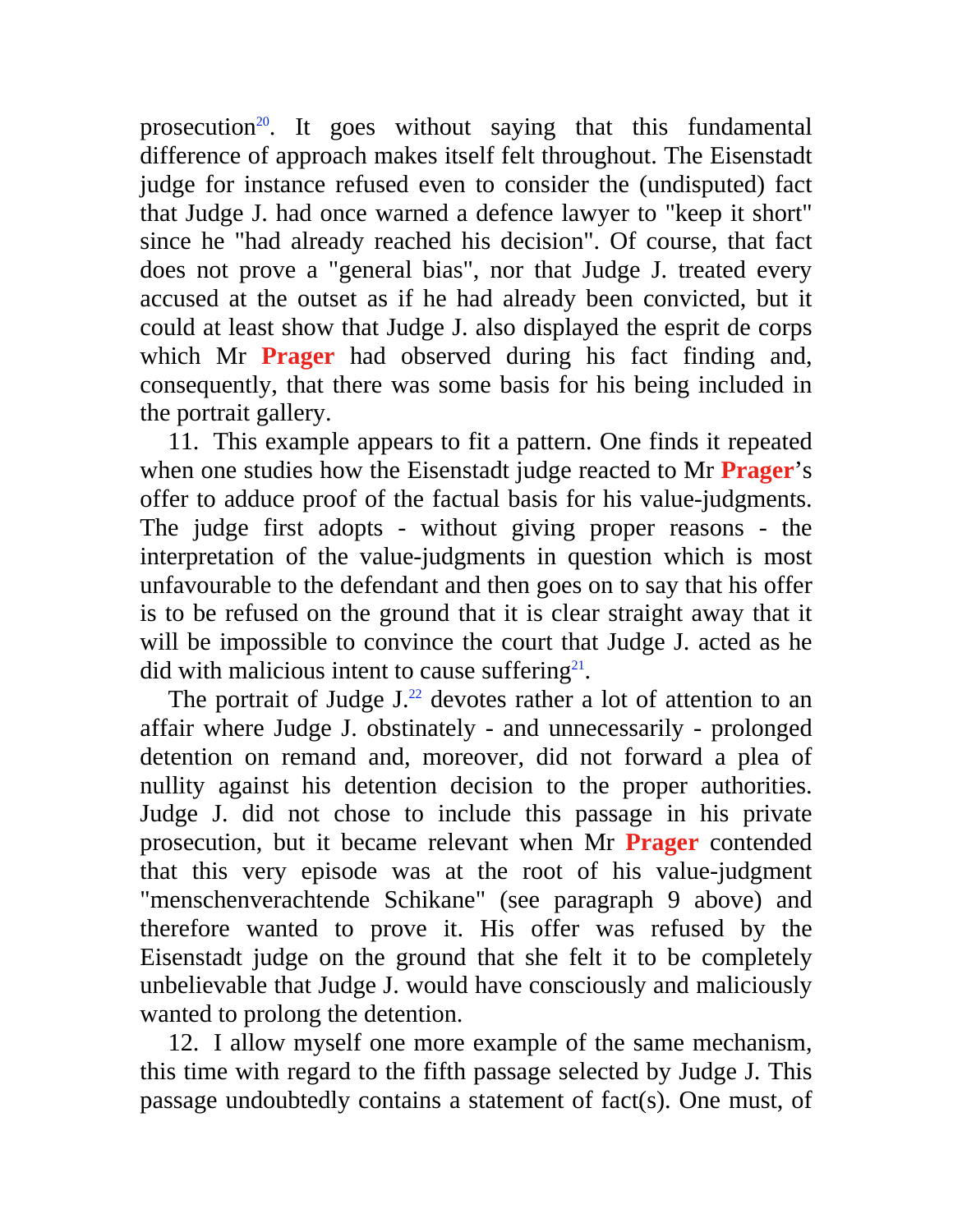course, first ascertain which facts. That would seem rather clear. Mr **Prager** states that - apparently some time ago - Judge J. was almost appointed a public prosecutor, but suggests that he had not obtained the post in question because his name had again<sup>23</sup> been mentioned in the press, inter alia in connection with the suspicion of involvement in dishonest practices<sup>24</sup>. It was not denied that there had been such articles in the press nor that these articles had voiced this particular suspicion concerning Judge J. Nevertheless, the Eisenstadt judge - again without considering whether any other interpretation was possible - read into the passage the statement that such suspicions still existed at the time of publication of the impugned article. However, she goes on to say, there was a decision of the Vienna Court of Appeal some years back in which Judge J. was cleared of all suspicion in this respect. She might have explained how Mr **Prager** could have known about that decision. But that is not the point I am trying to make. What is important is that here again we see the same pattern observed in paragraphs 10 and 11 above: first a non-reasoned interpretation which is (to put it mildly) not the most obvious but certainly the most unfavourable and then, on that basis, a refusal of Mr **Prager**'s offer to prove the exceptio veritatis.

13. It might perhaps be queried whether or to what extent placing the burden of proof in cases like this on the journalist is compatible with Article 10 (art.  $10^{25}$ , but since this question has not been argued, I leave it open. What should be stressed, however, is that the judgment of the Court of Appeal makes it clear that Austrian law is unduly exacting in respect of an offer of proof of the exceptio veritatis. The accused has to indicate exactly which facts he wants to prove. Moreover, he must not only explain precisely why these facts justify what he has said or written, and how these facts may be proved by the evidence offered, but he must in addition convince the court, beforehand, that there is a likelihood that these facts will be proved.

14. Not only (with one exception) was Mr **Prager** not allowed to adduce the evidence he had offered in respect of the facts on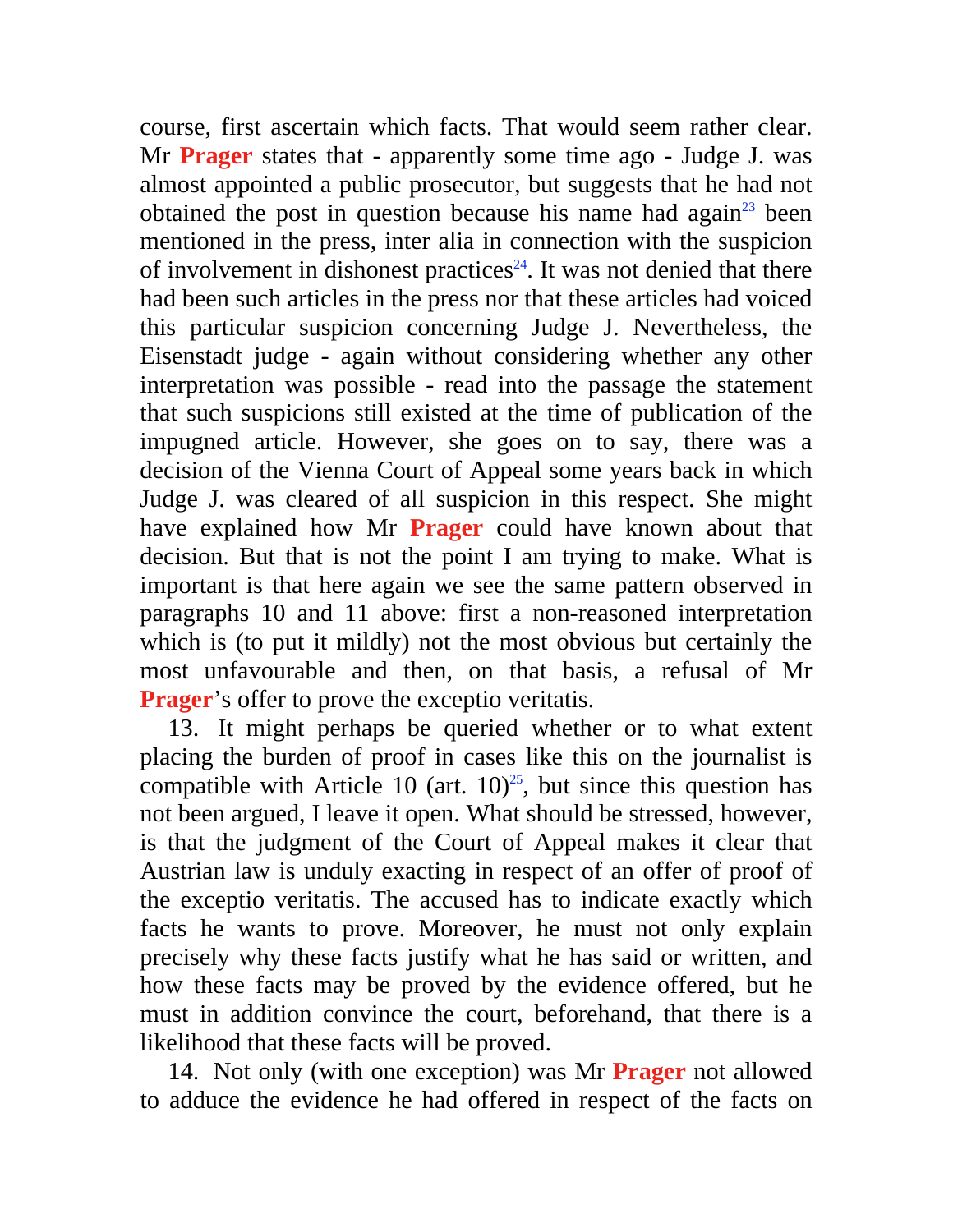which his value-judgments were based, he was also held not to have acted with due journalistic care.

That reproach is not unfounded to the extent that it is common ground that Mr **Prager** did not give Judge J. an opportunity to comment on the draft of the article. That indeed was a serious failure to exercise due care<sup>26</sup>, whether or not - and that is a matter for speculation - Judge J. would have used the opportunity to make relevant comments.

However, serious as this lack of care may be, it does not - in itself - justify the stricture of "glaring carelessness" which the Eisenstadt judge levelled at Mr **Prager**. It is true that she grounds this stricture on two additional arguments, but these are both flawed since they are based on the one-sided approach which has been analysed in the preceding paragraphs. The Eisenstadt judge disregarded the article as a whole and, moreover, treated the two isolated sentences from the summary referred to in paragraph 9 above as if they formed part of (the body of) an article devoted to Judge J. only.

The article as a whole makes it sufficiently clear that it is based on personal observations over a considerable period as well as on the questioning of such witnesses as could reasonably be regarded as having professional experience of this particular court and its members, such as criminal lawyers, court reporters and probation officers. The Eisenstadt judge suggests that such questioning only yields hearsay evidence which is suspect, but in my opinion the methods used by Mr **Prager** cannot per se be held to fall short of the standard of proper journalistic care.

The argument that Mr **Prager** had, by his own account, not visited a trial presided over by Judge J. is unconvincing since unless one misconstrues the summary as statements of fact about Judge J. - Mr **Prager**'s article nowhere criticises Judge J.'s way of presiding. Perhaps there is one exception, the anecdote about the admonition to keep it short (see paragraph 10 above), but I do not think that a journalist would be lacking in due care if he published that story on the hearsay evidence of the very lawyer thus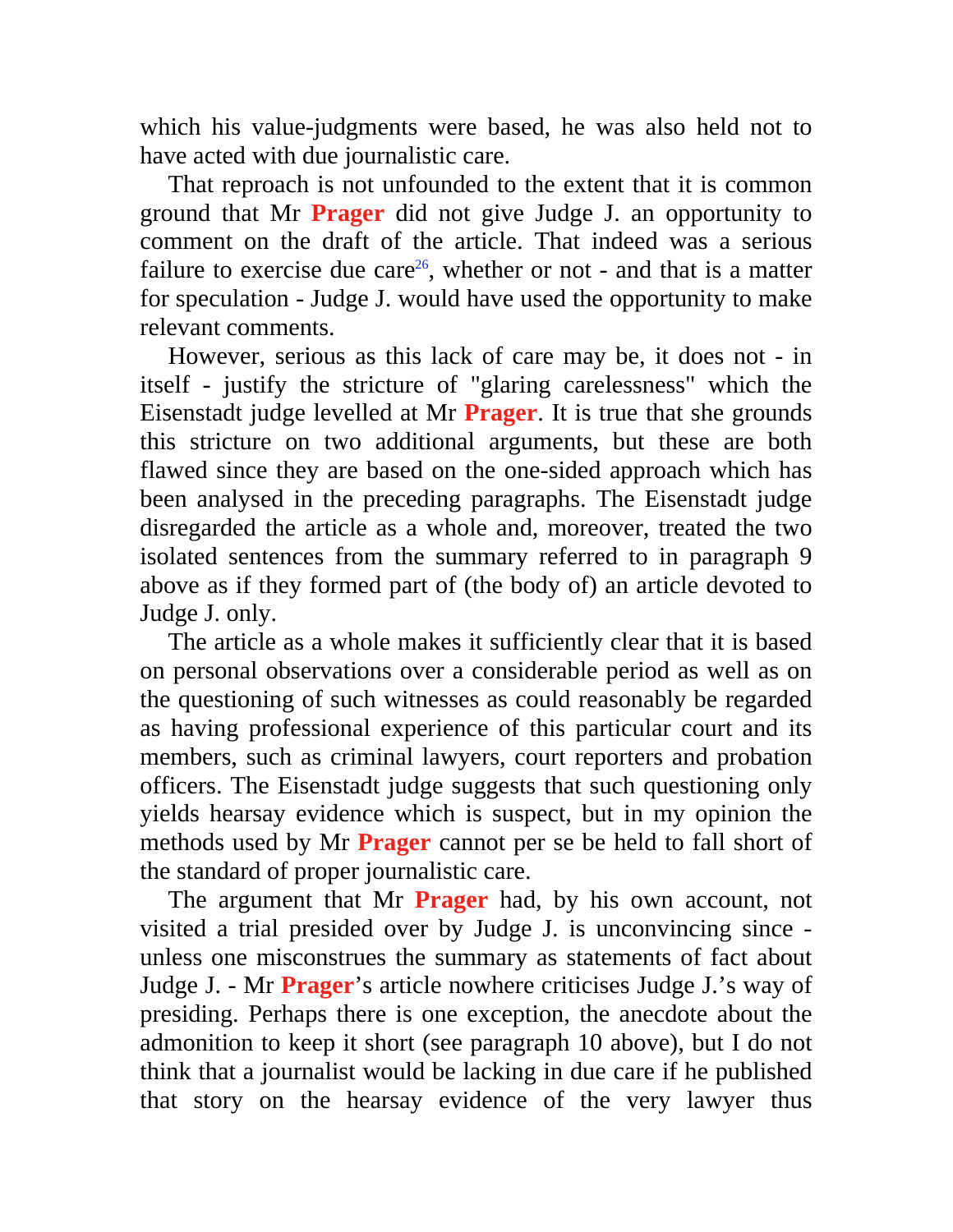addressed from the bench, particularly as it fitted perfectly the esprit de corps which he had himself observed and had been told about by numerous other witnesses.

15. This brings me to a further crucial criticism. The Eisenstadt judge found that it was "evident" that Mr **Prager** had acted with the (malicious) intent to defame Judge J. She even went so far as to describe Mr **Prager**'s malicious intent as "intensive". Her only reasons are, however, that Mr **Prager** is better educated than the average and, moreover, an experienced reporter. Consequently, she goes on to say, Mr **Prager** must have realised that the five passages concerning Judge J. were very negative and would affect him accordingly.

Now, in my opinion this is a test that cannot be accepted. I will not deny that there are instances where the mere wording of an observation concerning a named person is sufficient to warrant the conclusion that it must have been made with malicious intent to defame. But it is incompatible with the right to freedom of expression to draw such an inference from the mere wording of five isolated passages of a long article in a serious magazine on a subject of general public interest. Quite apart from the one-sided interpretation of these five passages on which the impugned conclusion is based, it simply cannot be accepted that the mere wording of a critical comment on a subject of general public interest suffices for that comment to be classified as being made with malicious intent to defame. That would mean that the courts would totally disregard the author's purpose of initiating a public discussion; that would mean that, de facto, only the interests of the plaintiff would be taken into consideration and would curb freedom of expression to an intolerable degree. I recall that "Article 10 (art. 10) protects not only the substance of the ideas and information expressed, but also the form in which they are conveyed"27. For these reasons I think that at least where a critical comment on a subject of general interest is involved, even very exaggerated terms and caustic descriptions do not per se justify the conclusion that there was malicious intent to defame.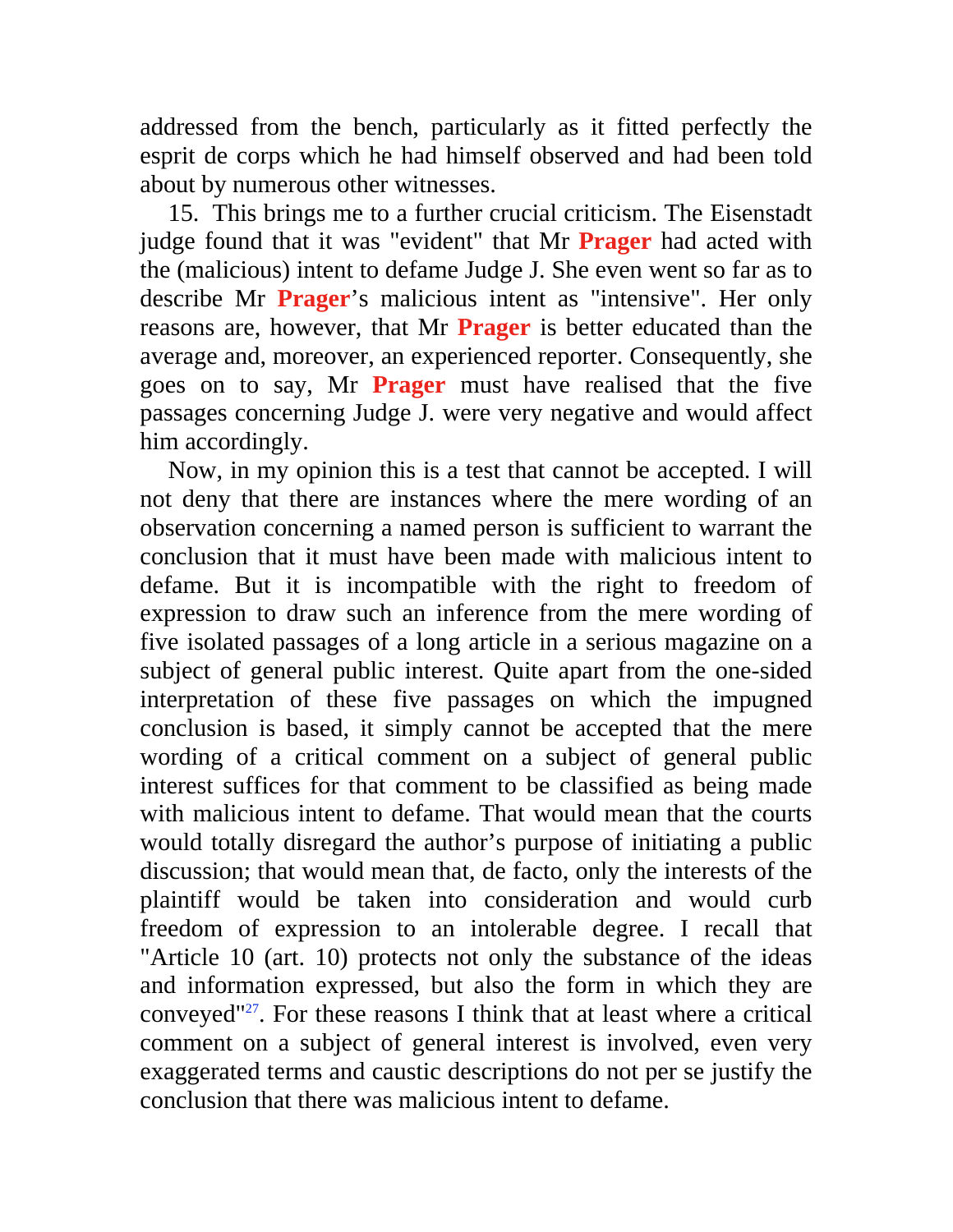The decisive test should be whether the impugned wording, however impudent, curt or uncouth, may still be found to derive from an honest opinion on the subject - however excessive or contemptible that wording may seem - or whether the only possible conclusion is that the intention was only or mainly to insult a person.

Here again I find that the Austrian courts applied standards which are not in conformity with the principles embodied in Article 10 (art. 10) and here again I (at least) question whether, if they had applied the correct test, they would not have come to a different conclusion. As I have already indicated, I am persuaded that Mr **Prager** was honestly shocked by his experiences within the Vienna Regional Court. Not only shocked, but brimming over with sincere indignation, not to say wrath. He fully realised that he had expressed that wrath in unusually strong terms, but in his ire he felt that the only thing that mattered was to drive home his message, regardless of the feelings of the nine judges whom he had targeted. In his view they did not deserve leniency<sup>28</sup>. That attitude may be morally and perhaps even legally reprehensible; in my opinion it does not amount to malicious intent.

16. I would sum up as follows:

(a) The Austrian courts only took into account five specific and isolated passages, ignoring their context. The Government have argued that they could not proceed otherwise since under Austrian criminal law they were bound by the terms of the private prosecution. I do not find that argument convincing: since Article 10 (art. 10) of the Convention requires that the context should be taken into account and since in Austria the Convention has the same rank as constitutional law<sup>29</sup>, the Austrian courts should have disregarded those provisions of criminal procedure which made it impossible to consider the journalist's article as a whole

(b) The Austrian courts interpreted these five passages very onesidedly and at any event did not give reasons for choosing not to adopt other possible and more favourable interpretations.

(c) This one-sided interpretation and the unduly severe Austrian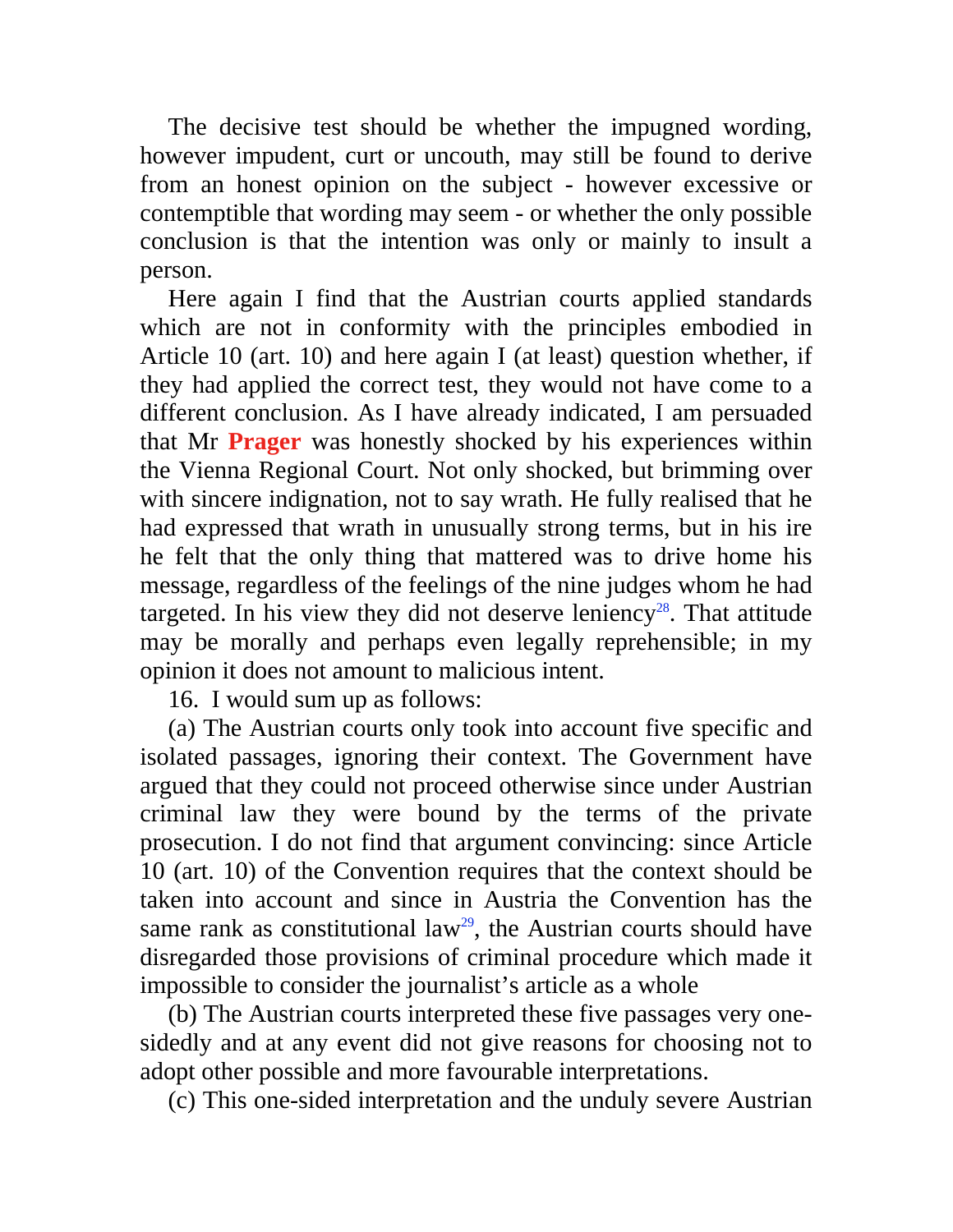rules on the possibility of adducing proof of the exceptio veritatis resulted in Mr **Prager** being to all practical purposes precluded from adducing such proof $30$ .

(d) The above defects also affected the Eisenstadt court's decision on the due journalistic care issue; moreover, the test applied in deciding that issue is partly unacceptable.

(e) The test applied in determining whether or not Mr **Prager** had the required malicious intent is unacceptable.

(f) The combined effect of all these defects is that, de facto, national courts failed completely to carry out the necessary balancing exercise between the requirements of the protection of reputation and those of free speech.

17. The conviction and sentence of Mr **Prager** constitute a serious interference with the right to freedom of expression of the press. The Eisenstadt judge said explicitly that she intended to teach Mr **Prager** and his brother journalists a lesson.

Such an - intentional - interference on the basis of an article on a subject of considerable public interest in a serious periodical must be very convincingly justified in order to be acceptable for the Court of Human Rights. For the reasons set out above and summarised in paragraph 16 I find that the Austrian judgments do not satisfy this test.

Accordingly, I find that the conviction and sentence of the applicants constitute a violation of Article 10 (art.  $10)^{31}$ .

<sup>1</sup> The case is numbered  $13/1994/460/541$ . The first number is the case's position on the list of cases referred to the Court in the relevant year (second number). The last two numbers indicate the case's position on the list of cases referred to the Court since its creation and on the list of the corresponding originating applications to the Commission.

<sup>2</sup> Rules A apply to all cases referred to the Court before the entry into force of Protocol No. 9 (P9) and thereafter only to cases concerning States not bound by that Protocol (P9). They correspond to the Rules that came into force on 1 January 1983, as amended several times subsequently.

<sup>3</sup> Note by the Registrar: for practical reasons this annex will appear only with the printed version of the judgment (volume 313 of Series A of the Publications of the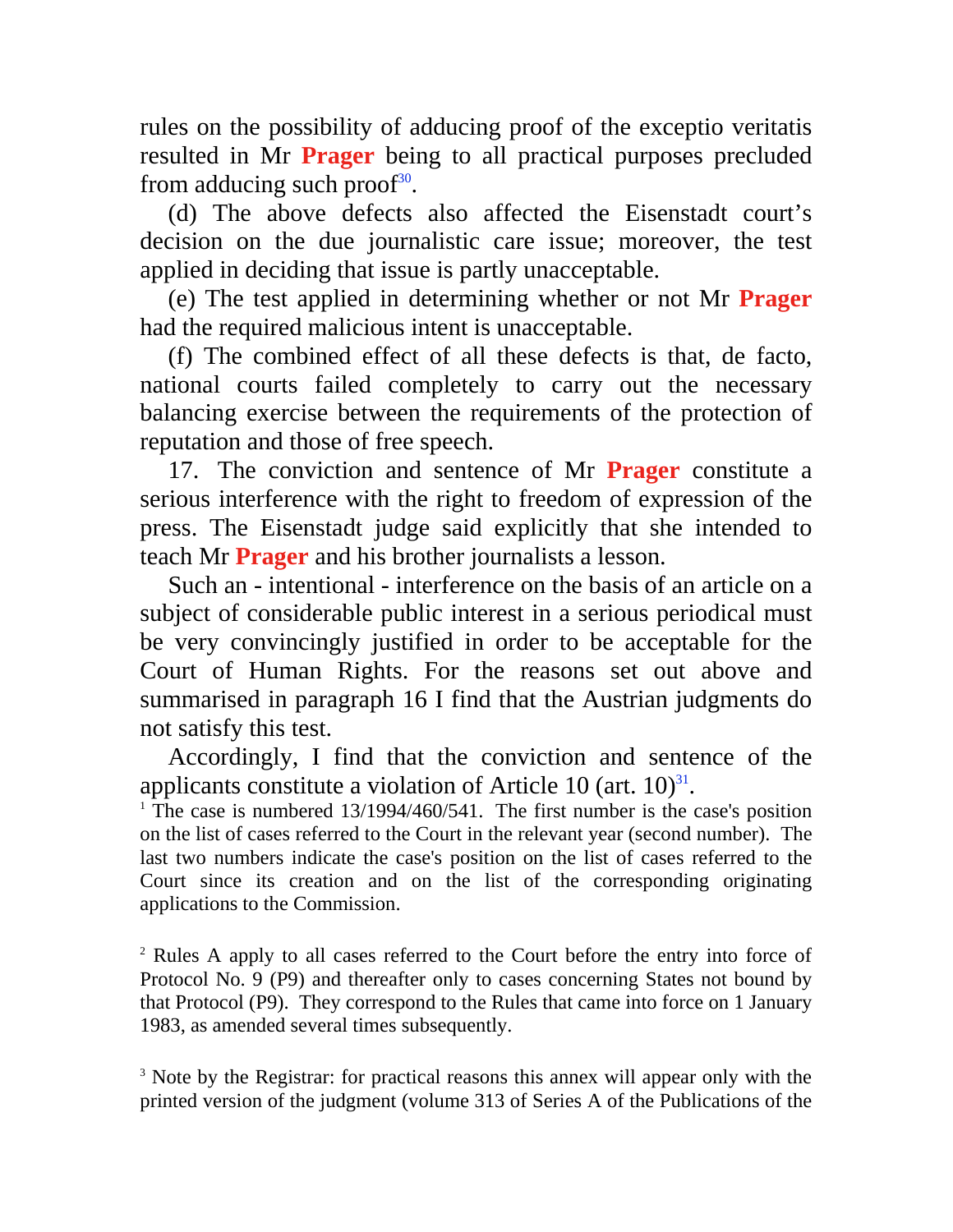Court), but a copy of the Commission's report is obtainable from the registry.

<sup>4</sup> Judgment of 25 March 1985, Series A no. 90, p. 25, para. 55.

 $5$  See, as the most recent authority, the Jersild v. Denmark judgment (Grand Chamber) of 23 September 1994, Series A no. 298, p. 26, para. 37. See for earlier judgments inter alia: the Autronic AG v. Switzerland judgment of 22 May 1990, Series A no. 178, pp. 26-27, para. 61, and the Informationsverein Lentia and Others v. Austria judgment of 24 November 1993, Series A no. 276, p. 15, para. 35.

<sup>6</sup> See especially paragraph 38: "... the impugned interference does not appear to be disproportionate to the legitimate aim pursued. It may therefore be held to have been 'necessary in a democratic society'."

 $<sup>7</sup>$  It is a pity that a complete translation of the article is not available; the reader of</sup> the Court's judgment must be content with the Court's synopsis (paragraphs 8-11 of the judgment) which, although not incorrect, would seem in places to be somewhat coloured by the Court's overall assessment of the article and in any event cannot give a good idea of the original text of thirteen pages.

<sup>8</sup> It is to be noted that before the Court the Government did not even try to refute these findings.

<sup>9</sup> According to the applicant the fact finding took him six months; for at least three and a half months he visited the court on a daily basis.

 $10$  See, as expressing the same idea, paragraph 34 of the Court's judgment.

 $11$  I agree that public confidence in the judiciary is important (see paragraph 34 of the judgment), but rather doubt whether that confidence is to be maintained by resorting to criminal proceedings to condemn criticism which the very same judiciary may happen to consider as "destructive".

 $12$  See paragraph 18 of the judgment.

<sup>13</sup> See for a translation of the passages on which the private prosecution was based: paragraph 14 of the judgment.

 $14$  The Court has said so several times, but the quotation comes, like the preceding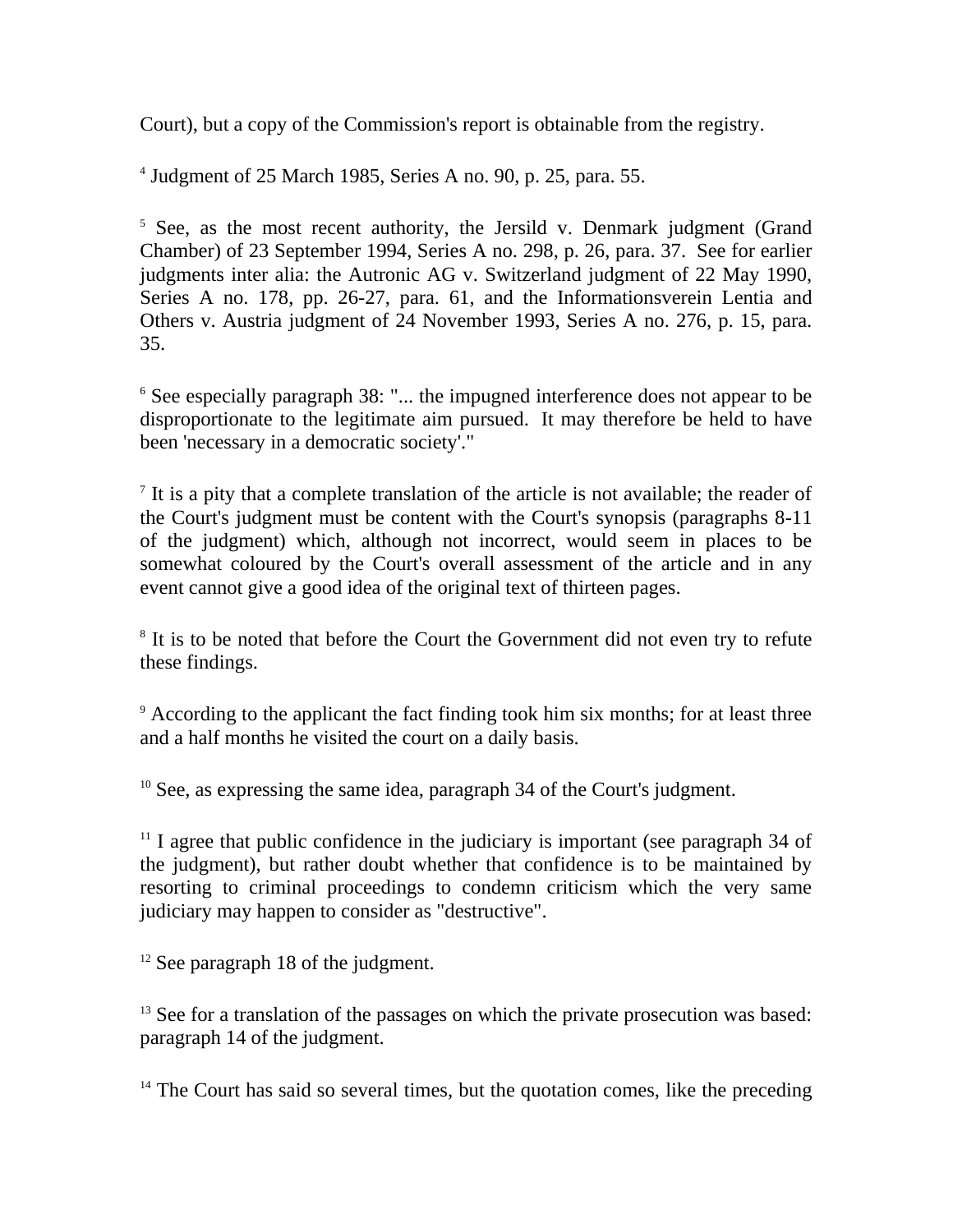one, from its above-mentioned Grand Chamber judgment in the case of Jersild, pp. 23-24, para. 31.

 $15$  The first sub-paragraph of paragraph 36 of the judgment suggests that to decide whether an impugned statement should be classified a statement of fact or a valuejudgment is in principle for the national courts which should be left a margin of appreciation. In my opinion this suggestion is both incompatible with the rule that the Court has to satisfy itself that the national authorities did apply standards which were in conformity with the principles embodied in Article 10 (art. 10) and have based themselves on an acceptable assessment of the relevant facts (see in the text above); moreover it is a regrettable departure from such judgments as Lingens (Series A no. 103), Oberschlick (Series A no. 204) and Schwabe (Series A no. 242-B).

<sup>16</sup> See for the text of this summary: paragraph 9 of the judgment.

 $17$  I note in passing that as regards the second extract, the Austrian courts did not even take account of the whole passage: I refer to the full text in paragraph 9 of the Court's judgment. The full text reads:

"Some Austrian criminal court judges are capable of anything; all of them are capable of a lot: there is a pattern to all this."

Without going into the meaning of this text as a whole, the Austrian courts assumed that "some Austrian criminal court judges are capable of anything" could be construed as defamatory of Judge J.

<sup>18</sup> The translation proposed by the applicant has: "contemptuous chicanery"; the Court has opted for "arrogant bullying".

<sup>19</sup> In the present case the most important judgment is that of the Eisenstadt Regional Court judge. There was no appeal de novo; the Court of Appeal only examined the applicants' grounds of appeal; its review of the arguments of the Eisenstadt judge was rather summary; however, it approved them and dismissed the appeal.

 $20$  I do not overlook the fact that the Eisenstadt judge, having interpreted the five contested passages as I have indicated, summed up her judgment on the question whether these five passages were - objectively - defamatory as follows: "Consequently, there can be no doubt that the five passages incriminated by the private prosecution, taken alone as well as considered within the context of the article, are defamatory within the meaning of Article 111 of the Criminal Code." Having studied her judgment very carefully and after noting that this is the first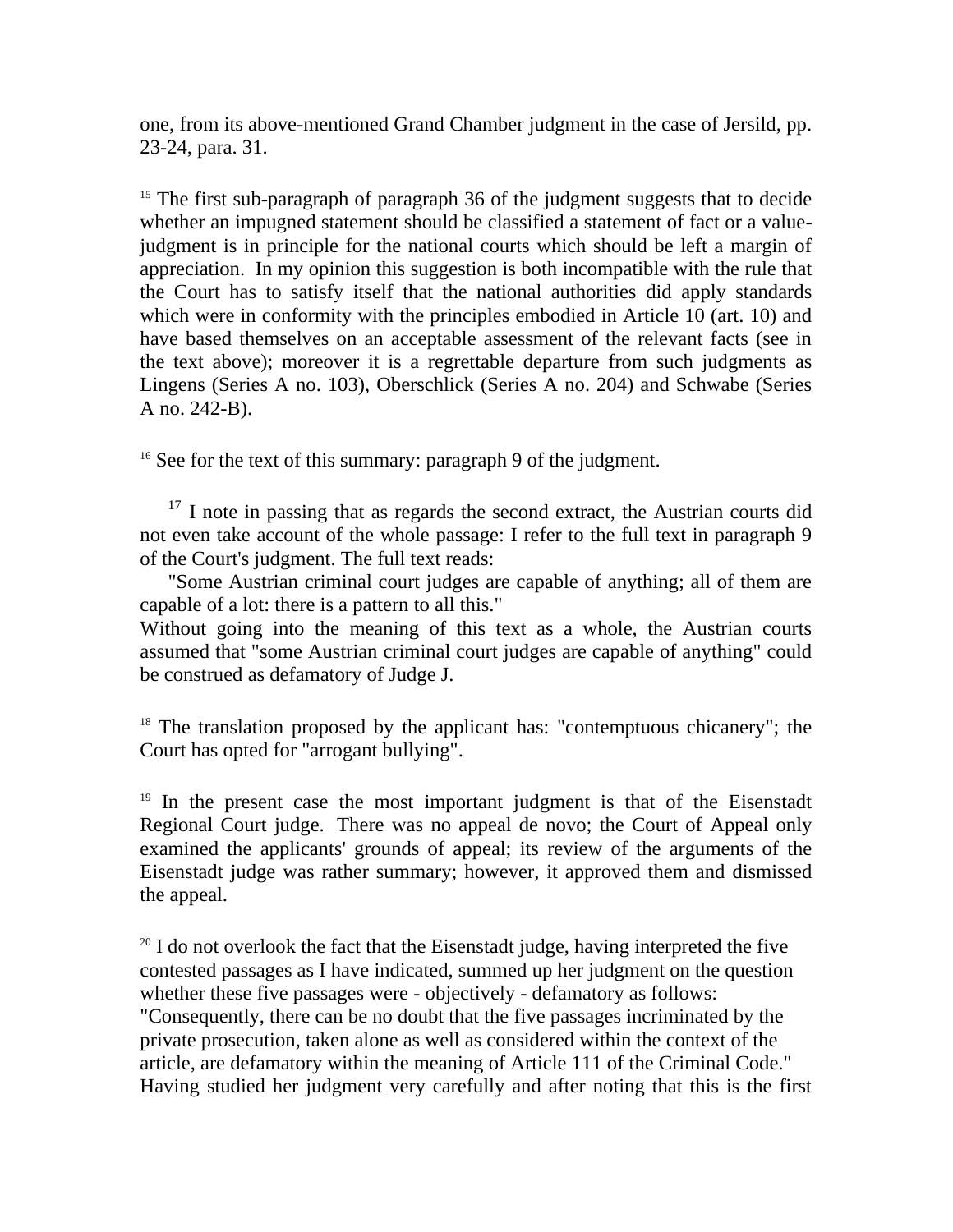and last time that the "context of the article" is mentioned, I cannot but regard the words that I have put into italics as paying pious lip-service to a principle that she had completely ignored de facto.

 $21$  For the requirements of an offer to prove the exceptio veritatis, see paragraph 13 below.

 $22$  See paragraph 11 of the judgment.

<sup>23</sup> "Again" for, as Mr **Prager** also relates, it had already cropped up in connection with a rather unsavoury incident with a prostitute.

<sup>24</sup> In order to avoid the impression that Mr **Prager** here suggested the possibility of Judge J. having been suspected of terrible things, I note that in the original text the unauthorised conduct in question is specified: "Winkelschreiberei", which - as was explained to us - means that Judge J. was suspected of having given legal advice for a consideration, which a judge is not allowed to do.

 $25$  Under the case-law of the German Bundesgerichtshof, where the press has addressed questions of public interest and has shown that it has observed due journalistic care it is for the plaintiff to prove falsehood: see, for example, J. Soehring, "Die neue Rechtsprechung zum Presserecht", NJW 1994, pp. 16 et seq.

<sup>26</sup> The argument of the Austrian Government that, as a consequence of this omission by Mr **Prager**, his article cannot be considered as a contribution to a critical discussion on a subject of considerable public interest is clearly a non sequitur.

<sup>27</sup> This quotation too comes from the Jersild judgment (pp. 23-24, para. 31); see footnote 2 above. When the Government argued that Mr **Prager** could have couched his message in less aggressive terms, they apparently overlooked this doctrine of the Court which makes it, at least, necessary to reconsider the customary approach of national courts asking themselves whether the author could not have expressed his opinion in "more moderate" terms and finding against him if they feel that this question should be answered in the affirmative.

 $28$  This is not a one-sided interpretation on my part. There is at least one remark in the article which explicitly corroborates my thesis. Mr **Prager** comments on the sentence in a case where a fatally-ill artist is found guilty of fiscal fraud. Apparently, he finds the sentence extremely severe. He imputes that sternness to a desire to avoid even an appearance that some people might be treated more